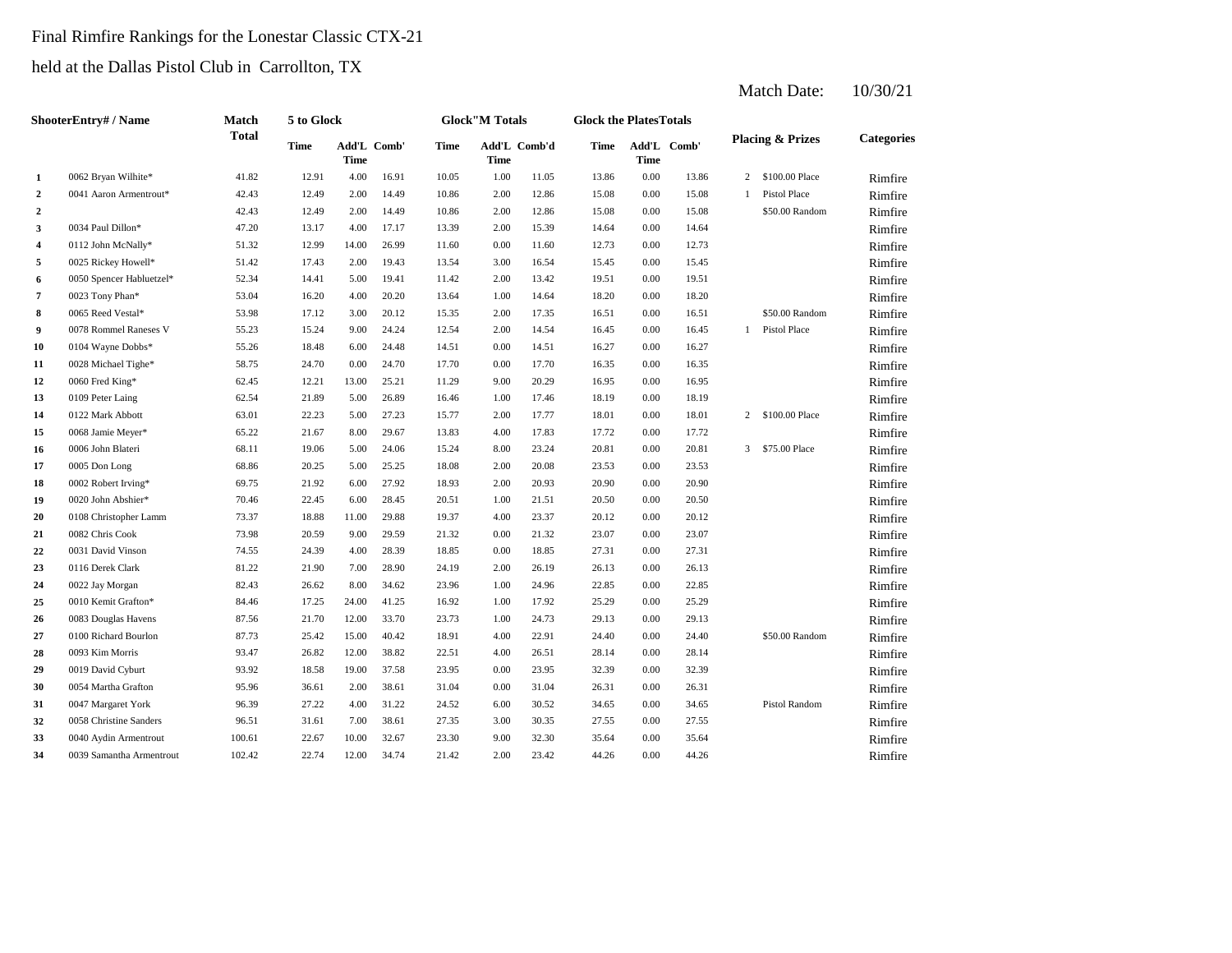|    | <b>ShooterEntry#/Name</b> | Match  | 5 to Glock |                     |       |       | <b>Glock</b> "M Totals |              | <b>Glock the Plates Totals</b> |               |        |                             |                   |
|----|---------------------------|--------|------------|---------------------|-------|-------|------------------------|--------------|--------------------------------|---------------|--------|-----------------------------|-------------------|
|    |                           | Total  | Time       | Add'L Comb'<br>Time |       | Time  | Time                   | Add'L Comb'd | Time                           | Add'L<br>Time | Comb'  | <b>Placing &amp; Prizes</b> | <b>Categories</b> |
| 35 | 0037 Mark Sager           | 105.27 | 36.52      | 4.00                | 40.52 | 26.99 | 1.00                   | 27.99        | 36.76                          | 0.00          | 36.76  |                             | Rimfire           |
| 36 | 0045 Ladale York          | 107.45 | 35.77      | 6.00                | 41.77 | 31.09 | 3.00                   | 34.09        | 31.59                          | 0.00          | 31.59  |                             | Rimfire           |
| 37 | 0033 Jerry Moyer Jr       | 111.32 | 28.72      | 11.00               | 39.72 | 25.14 | 18.00                  | 43.14        | 28.46                          | 0.00          | 28.46  |                             | Rimfire           |
| 38 | 0092 Charles Morris       | 111.99 | 22.96      | 17.00               | 39.96 | 26.16 | 0.00                   | 26.16        | 35.87                          | 10.00         | 45.87  |                             | Rimfire           |
| 39 | 0017 Victor Armenta       | 112.91 | 36.55      | 5.00                | 41.55 | 26.63 | 5.00                   | 31.63        | 39.73                          | 0.00          | 39.73  |                             | Rimfire           |
| 40 | 0013 Phillip Henderson    | 119.04 | 24.15      | 11.00               | 35.15 | 18.53 | 11.00                  | 29.53        | 44.36                          | 10.00         | 54.36  |                             | Rimfire           |
| 41 | 0110 Morgan Lyons         | 119.27 | 30.88      | 6.00                | 36.88 | 21.44 | 13.00                  | 34.44        | 47.95                          | 0.00          | 47.95  |                             | Rimfire           |
| 42 | 0118 Victor Hu            | 122.62 | 21.41      | 31.00               | 52.41 | 18.33 | 14.00                  | 32.33        | 37.88                          | 0.00          | 37.88  | <b>Pistol Random</b>        | Rimfire           |
| 43 | 0088 Chris Graham         | 126.21 | 17.17      | 29.00               | 46.17 | 19.47 | 11.00                  | 30.47        | 39.57                          | 10.00         | 49.57  |                             | Rimfire           |
| 44 | 0043 William Fritz        | 127.49 | 28.31      | 20.00               | 48.31 | 26.19 | 9.00                   | 35.19        | 43.99                          | 0.00          | 43.99  |                             | Rimfire           |
| 45 | 0052 Richard Uht          | 128.50 | 17.40      | 43.00               | 60.40 | 20.69 | 20.00                  | 40.69        | 27.41                          | 0.00          | 27.41  |                             | Rimfire           |
| 46 | 0087 Angela Houck         | 133.01 | 20.59      | 28.00               | 48.59 | 19.44 | 16.00                  | 35.44        | 48.98                          | 0.00          | 48.98  |                             | Rimfire           |
| 47 | 0096 Lisa Ventura         | 141.11 | 32.86      | 9.00                | 41.86 | 25.21 | 2.00                   | 27.21        | 62.04                          | 10.00         | 72.04  |                             | Rimfire           |
| 48 | 0076 Len Nary             | 166.90 | 26.01      | 31.00               | 57.01 | 30.26 | 2.00                   | 32.26        | 57.63                          | 20.00         | 77.63  |                             | Rimfire           |
| 49 | 0117 John Daily           | 258.68 | 32.08      | 45.00               | 77.08 | 51.19 | 17.00                  | 68.19        | 83.41                          | 30.00         | 113.41 |                             | Rimfire           |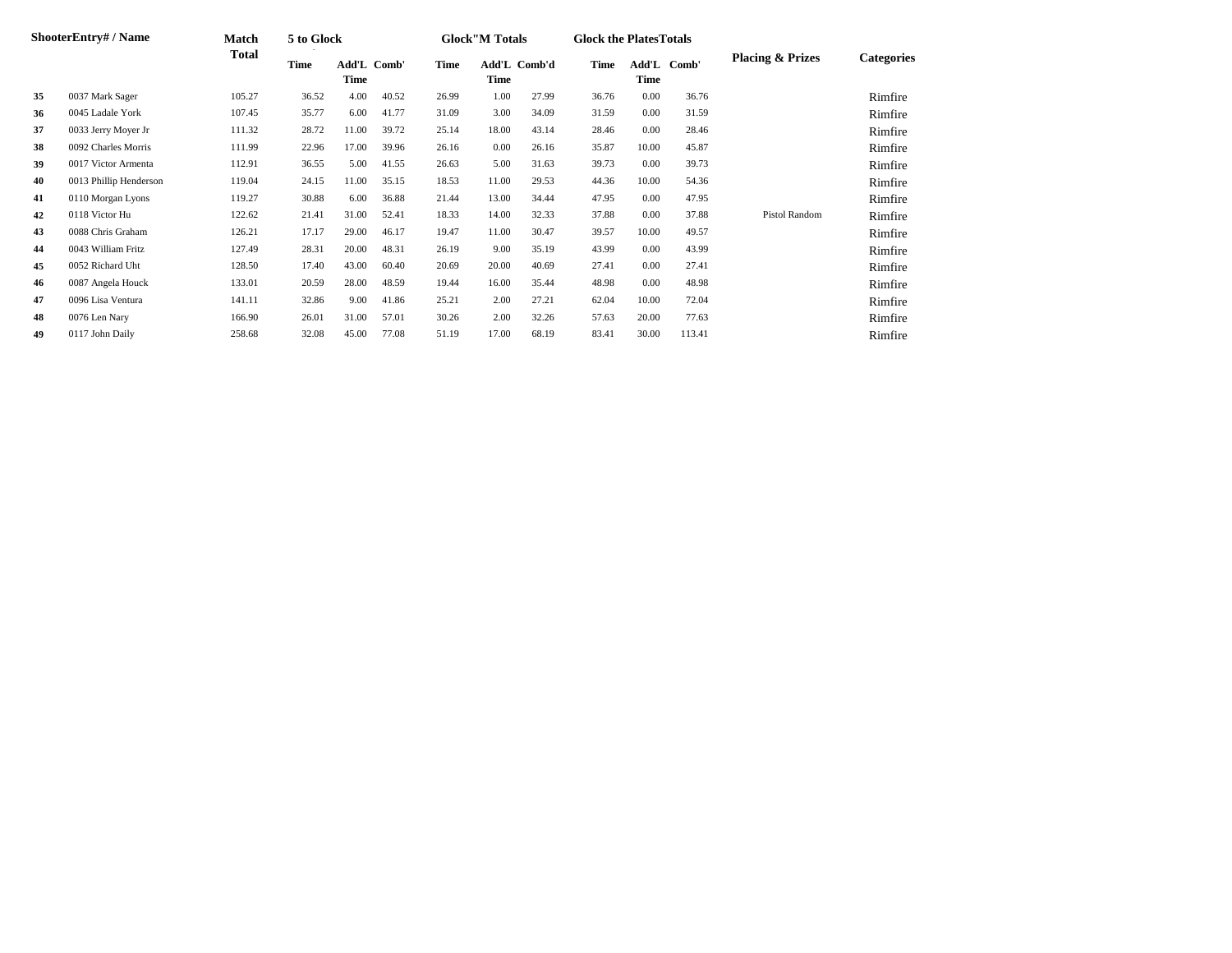#### Final GLOCK Girl Rankings for the Lonestar Classic CTX-21

held at the Dallas Pistol Club in Carrollton, TX

|              | ShooterEntry# / Name     | Match        | 5 to Glock |                     |        |       | <b>Glock</b> "M Totals |              | <b>Glock the PlatesTotals</b> |               |        |   |                             |
|--------------|--------------------------|--------------|------------|---------------------|--------|-------|------------------------|--------------|-------------------------------|---------------|--------|---|-----------------------------|
|              |                          | <b>Total</b> | Time       | Add'L Comb'<br>Time |        | Time  | <b>Time</b>            | Add'L Comb'd | Time                          | Add'L<br>Time | Comb'  |   | <b>Placing &amp; Prizes</b> |
| $\mathbf{1}$ | 0070 Jamie Meyer*        | 68.14        | 24.67      | 2.00                | 26.67  | 18.95 | 4.00                   | 22.95        | 18.52                         | 0.00          | 18.52  |   | \$100.00 Place              |
| 2            | 0090 Sheleen Johnson     | 84.60        | 29.83      | 4.00                | 33.83  | 19.98 | 1.00                   | 20.98        | 29.79                         | 0.00          | 29.79  |   | Pistol Place                |
| 3            | 0056 Martha Grafton      | 107.24       | 43.02      | 3.00                | 46.02  | 32.81 | 0.00                   | 32.81        | 28.41                         | 0.00          | 28.41  |   | \$75.00 Place               |
| 4            | 0094 Kim Morris          | 108.53       | 34.96      | 15.00               | 49.96  | 26.84 | 2.00                   | 28.84        | 29.73                         | 0.00          | 29.73  | 3 | \$50.00 Place               |
| 5            | 0059 Christine Sanders   | 119.40       | 34.88      | 11.00               | 45.88  | 27.42 | 4.00                   | 31.42        | 42.10                         | 0.00          | 42.10  |   |                             |
| 6            | 0049 Margaret York       | 120.06       | 35.15      | 12.00               | 47.15  | 31.02 | 6.00                   | 37.02        | 35.89                         | 0.00          | 35.89  |   |                             |
| 7            | 0074 Jennifer Min        | 130.40       | 32.68      | 16.00               | 48.68  | 31.38 | 10.00                  | 41.38        | 40.34                         | 0.00          | 40.34  |   |                             |
| 8            | 0124 Patti Norton        | 162.32       | 27.27      | 47.00               | 74.27  | 26.03 | 5.00                   | 31.03        | 37.02                         | 20.00         | 57.02  |   |                             |
| 9            | 0114 Madeline Maggard    | 210.84       | 29.13      | 38.00               | 67.13  | 25.89 | 13.00                  | 38.89        | 44.82                         | 60.00         | 104.82 |   |                             |
| 10           | 0119 Samantha Armentrout | 211.42       | 39.71      | 16.00               | 55.71  | 34.95 | 8.00                   | 42.95        | 82.76                         | 30.00         | 112.76 |   |                             |
| 11           | 0099 Margaret Daily      | 222.03       | 42.11      | 42.00               | 84.11  | 36.78 | 9.00                   | 45.78        | 72.14                         | 20.00         | 92.14  |   |                             |
| 12           | 0121 Lisa Longchamps     | 223.16       | 26.61      | 106.00              | 132.61 | 23.75 | 8.00                   | 31.75        | 48.80                         | 10.00         | 58.80  |   |                             |
| 13           | 0084 Angela Houck        | 247.62       | 20.89      | 83.00               | 103.89 | 32.30 | 26.00                  | 58.30        | 55.43                         | 30.00         | 85.43  |   |                             |
| 14           | 0075 Melissa Del-Mage    | 262.39       | 25.97      | 93.00               | 118.97 | 25.43 | 10.00                  | 35.43        | 57.99                         | 50.00         | 107.99 |   |                             |
| 15           | 0036 Dawn Braley         | 408.93       | 27.84      | 85.00               | 112.84 | 32.28 | 28.00                  | 60.28        | 65.81                         | 170.00        | 235.81 |   |                             |
| 16           | 0125 Margaret C Daily    | 483.16       | 39.09      | 137.00              | 176.09 | 46.01 | 47.00                  | 93.01        | 94.06                         | 120.00        | 214.06 |   |                             |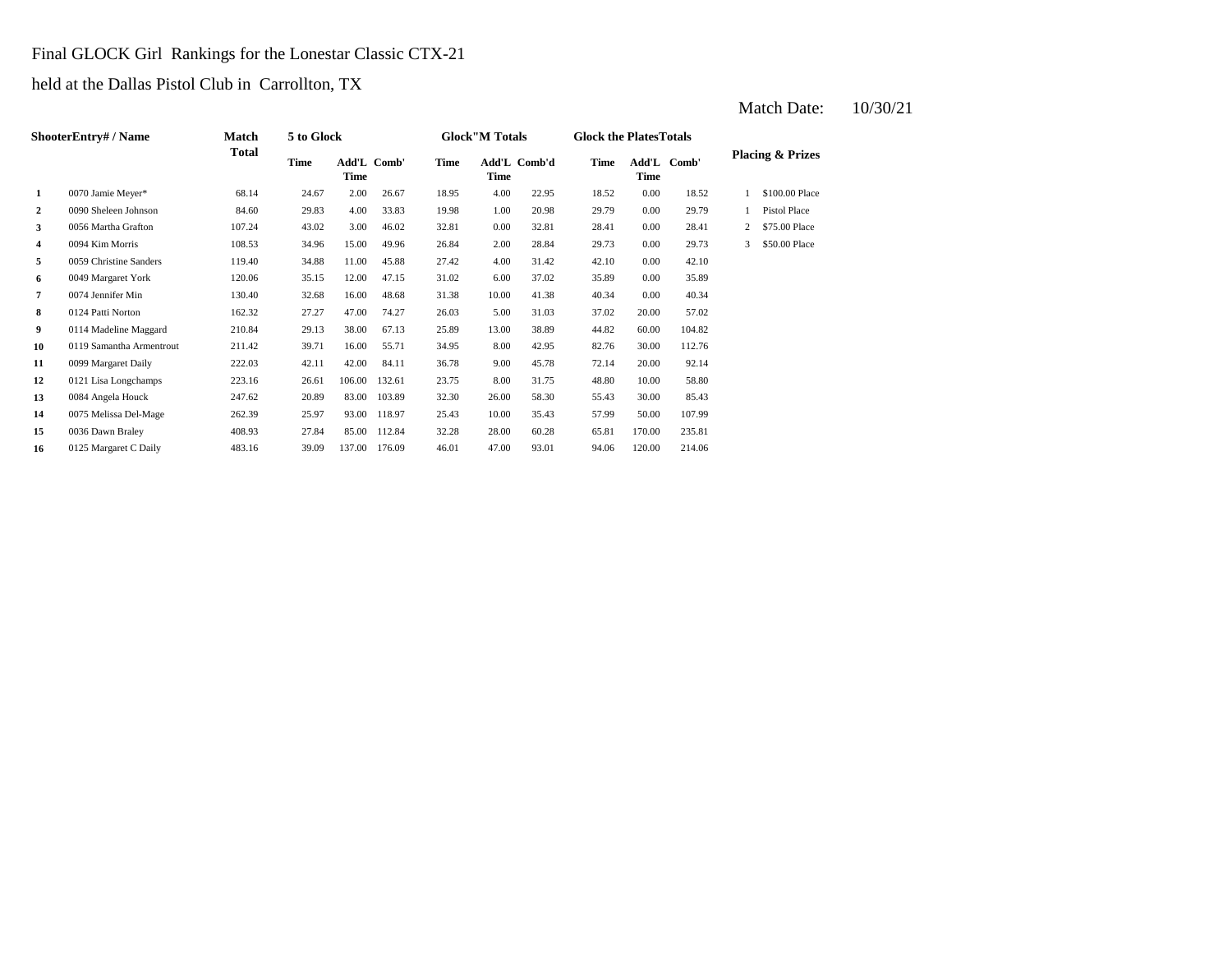#### Final Pocket GLOCK Rankings for the Lonestar Classic CTX-21

held at the Dallas Pistol Club in Carrollton, TX

| <b>ShooterEntry# / Name</b> |                          | Match        | 5 to Glock  |             |             |             | <b>Glock"M Totals</b> |              | <b>Glock the PlatesTotals</b> |             |             |   |                             |
|-----------------------------|--------------------------|--------------|-------------|-------------|-------------|-------------|-----------------------|--------------|-------------------------------|-------------|-------------|---|-----------------------------|
|                             |                          | <b>Total</b> | <b>Time</b> | <b>Time</b> | Add'L Comb' | <b>Time</b> | <b>Time</b>           | Add'L Comb'd | <b>Time</b>                   | <b>Time</b> | Add'L Comb' |   | <b>Placing &amp; Prizes</b> |
| $\mathbf{1}$                | 0105 Wayne Dobbs*        | 48.18        | 17.04       | 0.00        | 17.04       | 10.67       | 2.00                  | 12.67        | 18.47                         | 0.00        | 18.47       | 1 | <b>Pistol Place</b>         |
| $\overline{2}$              | 0026 Rickey Howell*      | 49.47        | 12.56       | 0.00        | 12.56       | 11.32       | 0.00                  | 11.32        | 25.59                         | 0.00        | 25.59       |   | \$50.00 Random              |
| 3                           | 0120 Aaron Armentrout*   | 53.95        | 9.39        | 4.00        | 13.39       | 9.52        | 0.00                  | 9.52         | 21.04                         | 10.00       | 31.04       |   |                             |
| 4                           | 0066 Reed Vestal*        | 54.36        | 10.17       | 3.00        | 13.17       | 11.39       | 0.00                  | 11.39        | 19.80                         | 10.00       | 29.80       |   |                             |
| 5                           | 0072 Stephen Westervelt* | 56.23        | 14.26       | 3.00        | 17.26       | 11.63       | 0.00                  | 11.63        | 27.34                         | 0.00        | 27.34       |   |                             |
| 6                           | 0003 Robert Irving*      | 59.02        | 15.87       | 1.00        | 16.87       | 15.51       | 4.00                  | 19.51        | 22.64                         | 0.00        | 22.64       |   |                             |
| $\overline{7}$              | 0038 Greg Fancher        | 59.02        | 14.11       | 6.00        | 20.11       | 12.88       | 0.00                  | 12.88        | 26.03                         | 0.00        | 26.03       |   | <b>Pistol Random</b>        |
| 7                           |                          | 59.02        | 14.11       | 6.00        | 20.11       | 12.88       | 0.00                  | 12.88        | 26.03                         | 0.00        | 26.03       | 1 | \$100.00 Place              |
| 8                           | 0061 Fred King*          | 62.11        | 8.41        | 5.00        | 13.41       | 8.33        | 2.00                  | 10.33        | 18.37                         | 20.00       | 38.37       |   |                             |
| 9                           | 0069 Jamie Meyer*        | 66.99        | 13.64       | 8.00        | 21.64       | 11.49       | 1.00                  | 12.49        | 22.86                         | 10.00       | 32.86       |   |                             |
| 10                          | 0113 John McNally*       | 68.74        | 10.69       | 1.00        | 11.69       | 9.69        | 33.00                 | 42.69        | 14.36                         | 0.00        | 14.36       |   | \$50.00 Random              |
| 11                          | 0051 Spencer Habluetzel* | 70.41        | 6.58        | 27.00       | 33.58       | 8.57        | 1.00                  | 9.57         | 17.26                         | 10.00       | 27.26       |   |                             |
| 12                          | 0079 Rommel Raneses V    | 71.20        | 10.95       | 10.00       | 20.95       | 8.71        | 2.00                  | 10.71        | 19.54                         | 20.00       | 39.54       | 2 | \$50.00 Place               |
| 13                          | 0032 David Vinson        | 73.84        | 16.03       | 1.00        | 17.03       | 18.23       | 1.00                  | 19.23        | 27.58                         | 10.00       | 37.58       | 3 | Knife Place                 |
| 14                          | 0029 Michael Tighe*      | 79.42        | 16.71       | 4.00        | 20.71       | 13.42       | 1.00                  | 14.42        | 24.29                         | 20.00       | 44.29       |   |                             |
| 15                          | 0055 Martha Grafton      | 84.92        | 23.33       | 6.00        | 29.33       | 22.37       | 0.00                  | 22.37        | 33.22                         | 0.00        | 33.22       |   |                             |
| 16                          | 0018 Victor Armenta      | 85.78        | 21.96       | 8.00        | 29.96       | 18.79       | 0.00                  | 18.79        | 27.03                         | 10.00       | 37.03       |   |                             |
| 17                          | 0011 Kemit Grafton*      | 91.45        | 13.44       | 8.00        | 21.44       | 15.64       | 4.00                  | 19.64        | 30.37                         | 20.00       | 50.37       |   |                             |
| 18                          | 0073 Jennifer Min        | 95.22        | 20.24       | 7.00        | 27.24       | 18.71       | 2.00                  | 20.71        | 37.27                         | 10.00       | 47.27       |   |                             |
| 19                          | 0008 Don Long            | 98.47        | 16.97       | 12.00       | 28.97       | 18.26       | 1.00                  | 19.26        | 30.24                         | 20.00       | 50.24       |   |                             |
| 20                          | 0048 Margaret York       | 100.43       | 21.86       | 11.00       | 32.86       | 21.15       | 3.00                  | 24.15        | 33.42                         | 10.00       | 43.42       |   |                             |
| 21                          | 0063 Bryan Wilhite*      | 107.00       | 10.34       | 3.00        | 13.34       | 8.76        | 0.00                  | 8.76         | 14.90                         | 70.00       | 84.90       |   |                             |
| 22                          | 0046 Ladale York         | 118.11       | 29.92       | 1.00        | 30.92       | 25.94       | 0.00                  | 25.94        | 41.25                         | 20.00       | 61.25       |   |                             |
| 23                          | 0044 William Fritz       | 128.55       | 20.47       | 6.00        | 26.47       | 20.56       | 1.00                  | 21.56        | 40.52                         | 40.00       | 80.52       |   |                             |
| 24                          | 0111 Ronald Counts       | 266.49       | 20.57       | 23.00       | 43.57       | 23.10       | 17.00                 | 40.10        | 52.82                         | 130.00      | 182.82      |   |                             |
| 25                          | 0057 Cody Coughlin       | 275.45       | 16.51       | 41.00       | 57.51       | 22.09       | 16.00                 | 38.09        | 39.85                         | 140.00      | 179.85      |   |                             |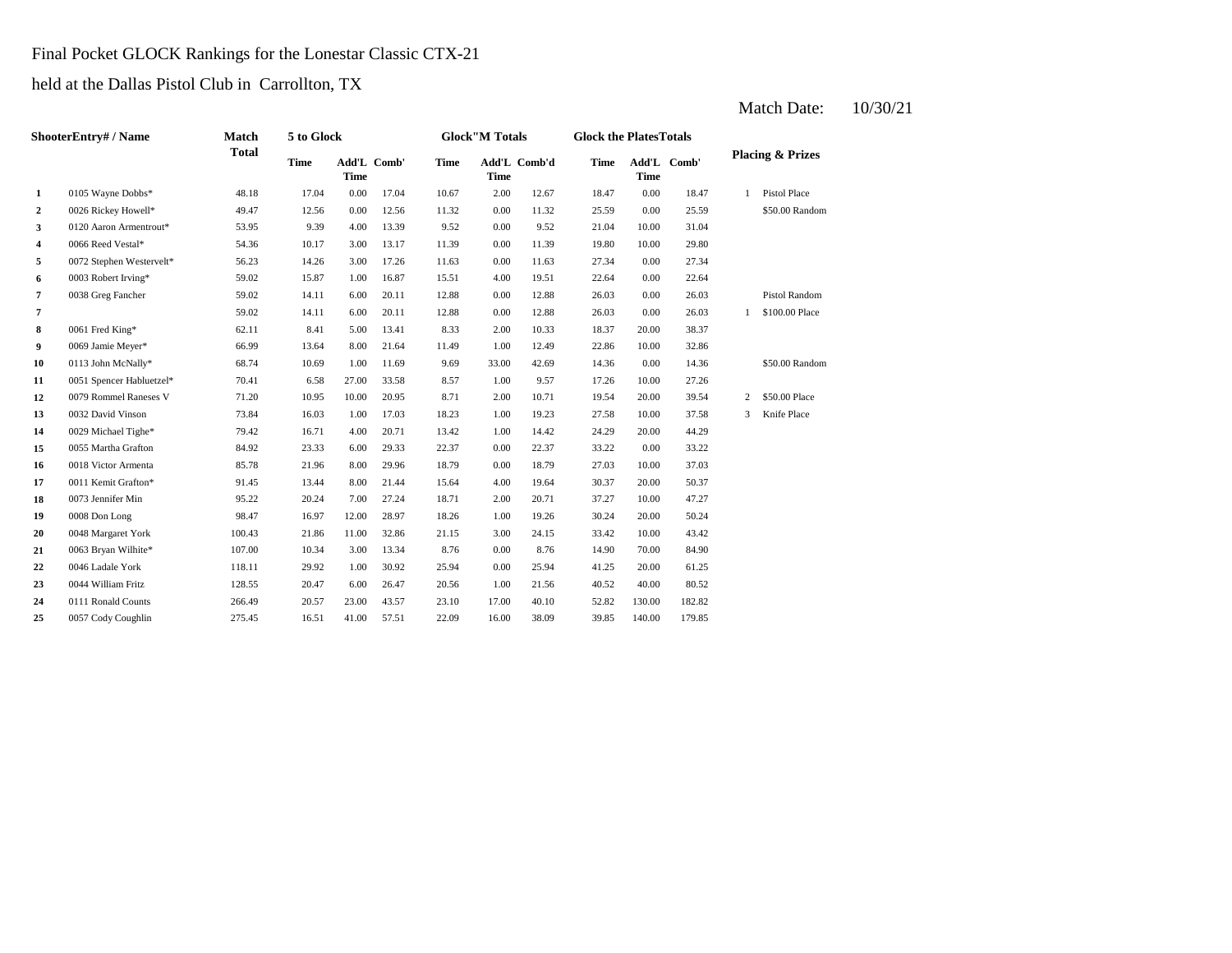#### Final Stock GLOCK MOS Rankings for the Lonestar Classic CTX-21

held at the Dallas Pistol Club in Carrollton, TX

| <b>ShooterEntry#/Name</b> |                        | Match        | 5 to Glock |                            |       | <b>Glock</b> "M Totals |             | <b>Glock the PlatesTotals</b> |       |             |             |                |                             |
|---------------------------|------------------------|--------------|------------|----------------------------|-------|------------------------|-------------|-------------------------------|-------|-------------|-------------|----------------|-----------------------------|
|                           |                        | <b>Total</b> | Time       | Add'L Comb'<br><b>Time</b> |       | <b>Time</b>            | <b>Time</b> | Add'L Comb'd                  | Time  | <b>Time</b> | Add'L Comb' |                | <b>Placing &amp; Prizes</b> |
| 1                         | 0064 Bryan Wilhite*    | 38.69        | 15.00      | 1.00                       | 16.00 | 10.78                  | 0.00        | 10.78                         | 11.91 | 0.00        | 11.91       | 2              | \$100.00 Place              |
| $\overline{2}$            | 0024 Tony Phan*        | 46.70        | 16.61      | 0.00                       | 16.61 | 12.89                  | 3.00        | 15.89                         | 14.20 | 0.00        | 14.20       |                |                             |
| 3                         | 0097 Grady Whitelaw*   | 46.77        | 18.03      | 0.00                       | 18.03 | 15.33                  | 0.00        | 15.33                         | 13.41 | 0.00        | 13.41       | $\mathbf{1}$   | Pistol Place                |
| 4                         | 0027 Rickey Howell*    | 50.23        | 16.86      | 5.00                       | 21.86 | 13.69                  | 2.00        | 15.69                         | 12.68 | 0.00        | 12.68       |                |                             |
| 5                         | 0102 Mark Itzstein*    | 50.64        | 17.66      | 3.00                       | 20.66 | 12.66                  | 2.00        | 14.66                         | 15.32 | 0.00        | 15.32       |                | 2 year membership re        |
| 6                         | 0067 Reed Vestal*      | 52.85        | 16.61      | 11.00                      | 27.61 | 13.46                  | 0.00        | 13.46                         | 11.78 | 0.00        | 11.78       |                |                             |
| 7                         | 0080 Rommel Raneses V* | 54.70        | 18.01      | 6.00                       | 24.01 | 13.98                  | 1.00        | 14.98                         | 15.71 | 0.00        | 15.71       |                | \$50.00 Random              |
| 8                         | 0035 Paul Dillon*      | 54.94        | 13.72      | 9.00                       | 22.72 | 12.35                  | 5.00        | 17.35                         | 14.87 | 0.00        | 14.87       |                |                             |
| 9                         | 0042 Skyler Vinyard    | 57.43        | 22.18      | 1.00                       | 23.18 | 17.86                  | 2.00        | 19.86                         | 14.39 | 0.00        | 14.39       | $\mathbf{1}$   | <b>Pistol Place</b>         |
| 10                        | 0030 Michael Tighe*    | 58.56        | 23.74      | 2.00                       | 25.74 | 17.47                  | 1.00        | 18.47                         | 14.35 | 0.00        | 14.35       |                |                             |
| 11                        | 0089 Jim Johnson       | 58.68        | 20.38      | 3.00                       | 23.38 | 16.42                  | 1.00        | 17.42                         | 17.88 | 0.00        | 17.88       | $\overline{2}$ | \$75.00 Place               |
| 12                        | 0004 Robert Irving*    | 58.78        | 22.81      | 1.00                       | 23.81 | 18.44                  | 0.00        | 18.44                         | 16.53 | 0.00        | 16.53       |                |                             |
| 13                        | 0115 James Green*      | 58.92        | 22.72      | 0.00                       | 22.72 | 15.87                  | 0.00        | 15.87                         | 20.33 | 0.00        | 20.33       |                |                             |
| 14                        | 0012 Kemit Grafton*    | 60.65        | 20.15      | 6.00                       | 26.15 | 17.39                  | 0.00        | 17.39                         | 17.11 | 0.00        | 17.11       |                |                             |
| 15                        | 0103 Edward Daude      | 62.40        | 20.98      | 8.00                       | 28.98 | 17.32                  | 2.00        | 19.32                         | 14.10 | 0.00        | 14.10       | 3              | \$50.00 Place               |
| 16                        | 0071 Jamie Meyer*      | 64.43        | 23.48      | 2.00                       | 25.48 | 19.81                  | 0.00        | 19.81                         | 19.14 | 0.00        | 19.14       |                |                             |
| 17                        | 0086 Pedro Vegas       | 67.90        | 23.68      | 2.00                       | 25.68 | 18.86                  | 1.00        | 19.86                         | 22.36 | 0.00        | 22.36       |                |                             |
| 18                        | 0098 Mark Tapp         | 69.47        | 21.64      | 6.00                       | 27.64 | 17.13                  | 4.00        | 21.13                         | 20.70 | 0.00        | 20.70       |                |                             |
| 19                        | 0016 Troy Scoggins     | 69.86        | 22.08      | 7.00                       | 29.08 | 15.77                  | 8.00        | 23.77                         | 17.01 | 0.00        | 17.01       |                |                             |
| 20                        | 0009 Don Long          | 71.45        | 29.01      | 2.00                       | 31.01 | 22.53                  | 0.00        | 22.53                         | 17.91 | 0.00        | 17.91       |                |                             |
| 21                        | 0077 Michael Reed      | 72.00        | 21.96      | 10.00                      | 31.96 | 16.74                  | 4.00        | 20.74                         | 19.30 | 0.00        | 19.30       |                |                             |
| 22                        | 0007 John Blateri      | 73.28        | 18.73      | 13.00                      | 31.73 | 17.22                  | 5.00        | 22.22                         | 19.33 | 0.00        | 19.33       |                |                             |
| 23                        | 0053 Richard Uht       | 74.58        | 18.58      | 10.00                      | 28.58 | 18.77                  | 3.00        | 21.77                         | 24.23 | 0.00        | 24.23       |                |                             |
| 24                        | 0107 Matthew Gonzalez  | 76.00        | 25.90      | 8.00                       | 33.90 | 17.49                  | 2.00        | 19.49                         | 22.61 | 0.00        | 22.61       |                |                             |
| 25                        | 0106 Garrick Gonzalez  | 76.43        | 21.97      | 7.00                       | 28.97 | 15.76                  | 5.00        | 20.76                         | 26.70 | 0.00        | 26.70       |                |                             |
| 26                        | 0123 Mark Abbott       | 78.45        | 26.93      | 3.00                       | 29.93 | 17.76                  | 4.00        | 21.76                         | 26.76 | 0.00        | 26.76       |                |                             |
| 27                        | 0091 Sheleen Johnson   | 80.07        | 26.31      | 7.00                       | 33.31 | 19.86                  | 1.00        | 20.86                         | 25.90 | 0.00        | 25.90       |                | \$50.00 Random              |
| 28                        | 0021 John Abshier*     | 82.10        | 28.32      | 0.00                       | 28.32 | 25.25                  | 0.00        | 25.25                         | 28.53 | 0.00        | 28.53       |                |                             |
| 29                        | 0085 Joseph Osborne*   | 89.65        | 17.20      | 25.00                      | 42.20 | 17.02                  | 5.00        | 22.02                         | 25.43 | 0.00        | 25.43       |                |                             |
| 30                        | 0101 Max Itzstein      | 96.05        | 27.45      | 11.00                      | 38.45 | 28.97                  | 1.00        | 29.97                         | 27.63 | 0.00        | 27.63       |                |                             |
| 31                        | 0014 Phillip Henderson | 105.25       | 34.26      | 3.00                       | 37.26 | 27.32                  | 1.00        | 28.32                         | 39.67 | 0.00        | 39.67       |                |                             |
| 32                        | 0081 Scott Dawson      | 108.70       | 24.77      | 30.00                      | 54.77 | 21.33                  | 4.00        | 25.33                         | 28.60 | 0.00        | 28.60       |                |                             |
| 33                        | 0001 Doug Caldwell     | 117.14       | 26.68      | 5.00                       | 31.68 | 27.33                  | 5.00        | 32.33                         | 43.13 | 10.00       | 53.13       |                |                             |
| 34                        | 0095 Mario Arellano    | 118.37       | 32.94      | 6.00                       | 38.94 | 23.95                  | 3.00        | 26.95                         | 52.48 | 0.00        | 52.48       |                |                             |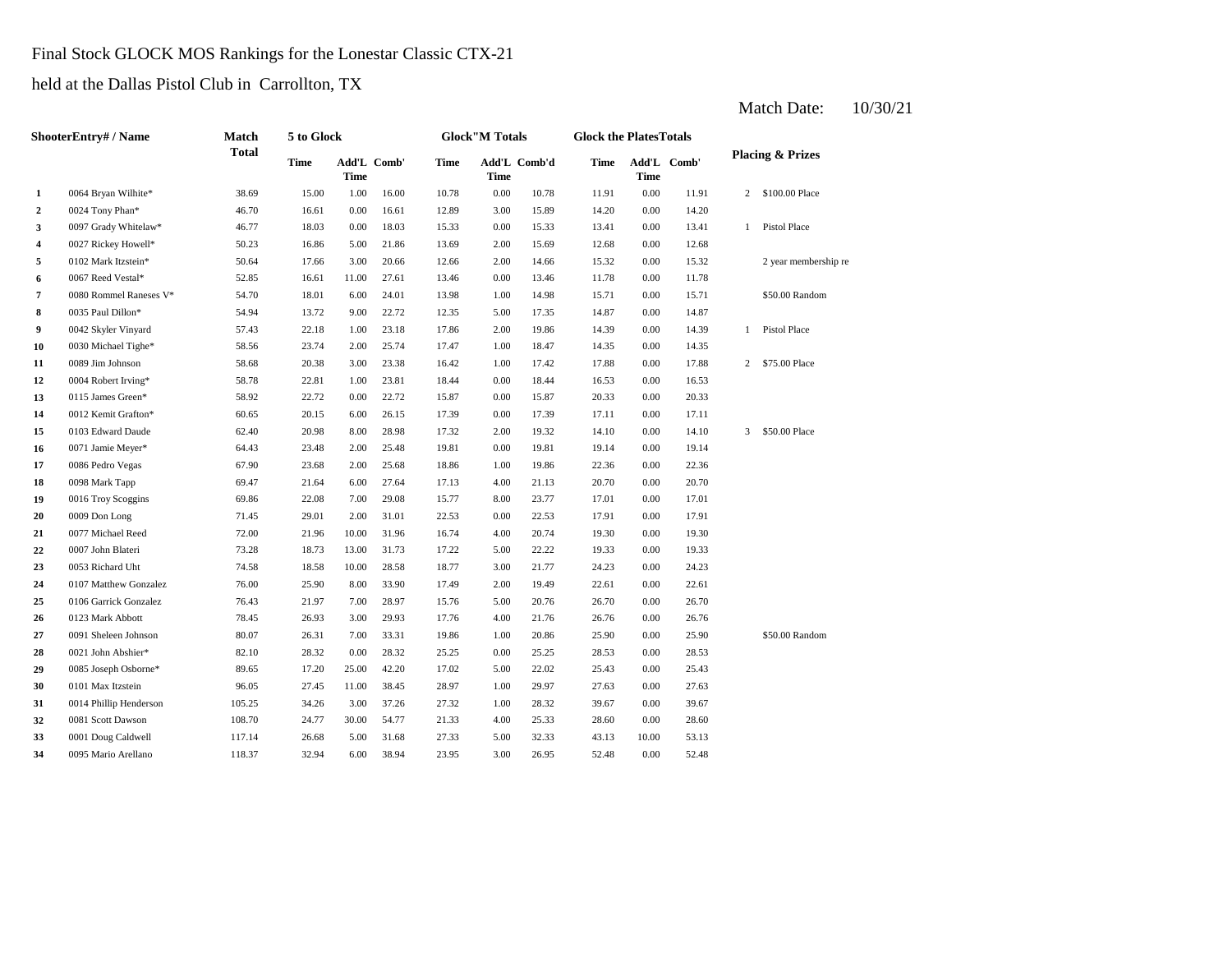#### **Final Team Rankings for the Lonestar Classic CTX-21**

**held at the Dallas Pistol Club in Carrollton, TX**

| anoch and |        |                     |                                                |
|-----------|--------|---------------------|------------------------------------------------|
| Standing  | Score  | <b>Team Name</b>    | <b>Team Members</b>                            |
|           | 369.86 | TWAW of NE Texas    | Margaret York, Jennifer Min, Christine Sanders |
|           | 386.22 | <b>GLOCK Vixens</b> | Jamie Meyer*, Madeline Maggard, Martha Grafton |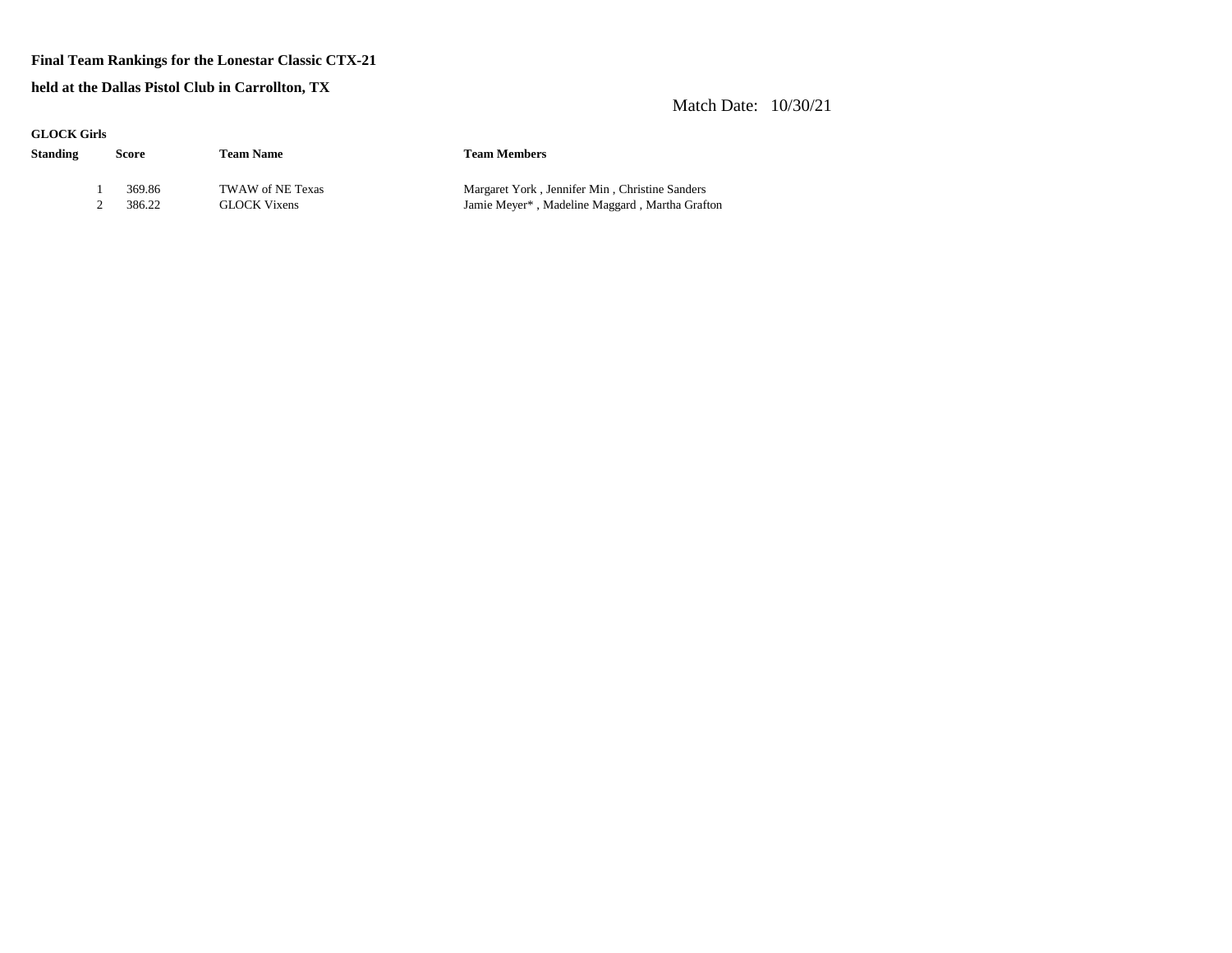**The following scores have not been included in the above results due to administrative issues or scoring errors Please call the GSSF office (770) 437-4718 as soon as possible for further clarification. Thank you.**

**Shooters who did not finish the match...**

#### **Shooters who did not show**

1 0015 Ted Smith\*

**Page 7 of 7 11/15/2021 11:05:15 AM Unlimited Carrollton, TX**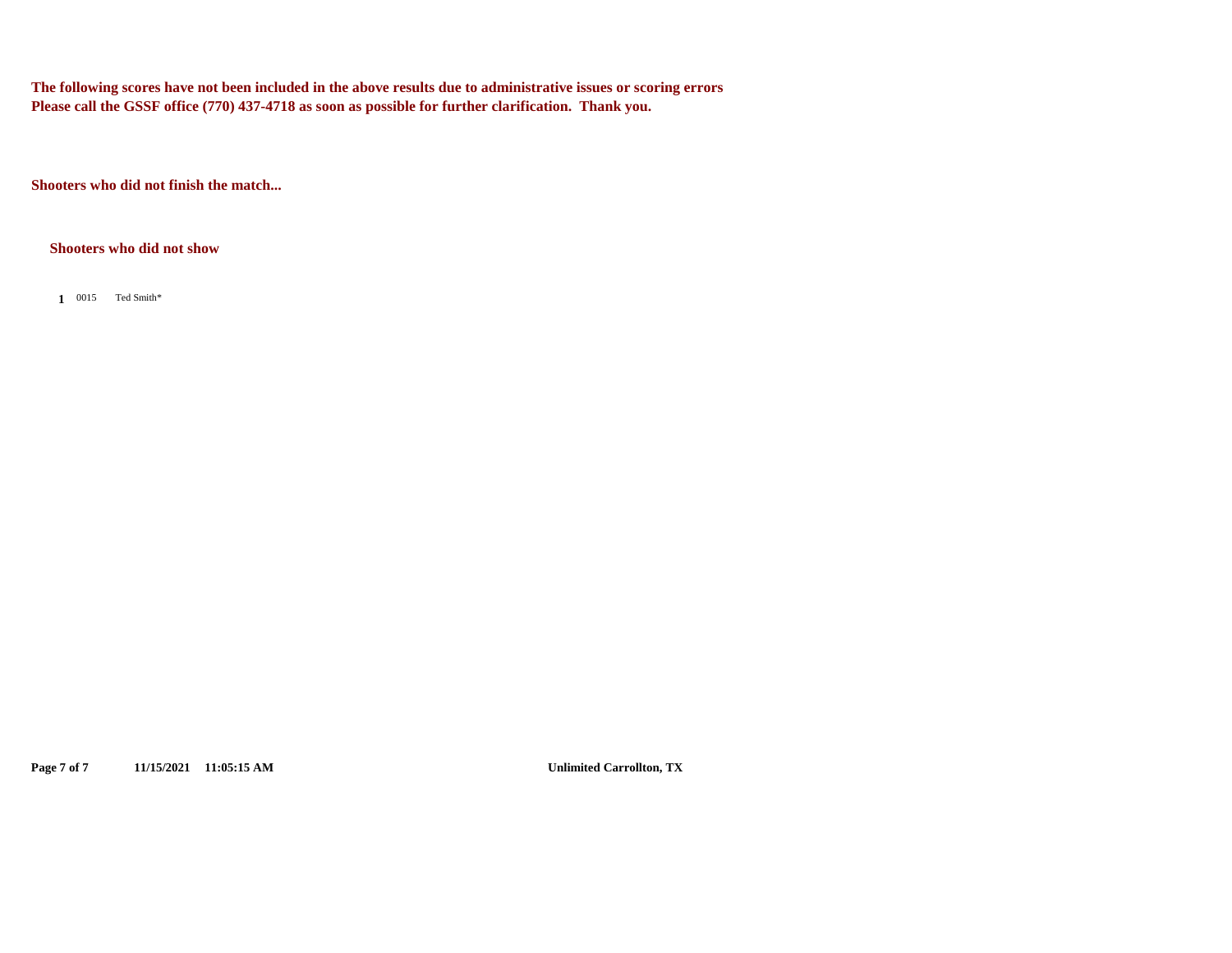#### Final Civilian Rankings for the Lone Star Classic XXVII

#### held at the Dallas Pistol Club in

**ShooterEntry# / Name**

|                |                       | eld at the Dallas Pistol Club in Carrollton, TX |                   |                      |       |       |                       |        |                               |               |        |   |                             |                   |  |  |
|----------------|-----------------------|-------------------------------------------------|-------------------|----------------------|-------|-------|-----------------------|--------|-------------------------------|---------------|--------|---|-----------------------------|-------------------|--|--|
|                | hooterEntry# / Name   | Match                                           | 5 to Glock Totals |                      |       |       | <b>Glock"M Totals</b> |        | <b>Glock the PlatesTotals</b> |               |        |   |                             |                   |  |  |
|                |                       | Total                                           | Time              | Add'L Comb'd<br>Time |       | Time  | Add'L<br>Time         | Comb'd | Time                          | Add'L<br>Time | Comb'd |   | <b>Placing &amp; Prizes</b> | <b>Categories</b> |  |  |
|                | 0185 Rommel Raneses V | 58.63                                           | 19.40             | 3.00                 | 22.40 | 11.91 | 6.00                  | 17.91  | 18.32                         | 0.00          | 18.32  |   | 1 Pistol Place              |                   |  |  |
| $\mathbf{2}$   | 0212 Jim Johnson      | 59.47                                           | 20.17             | 1.00                 | 21.17 | 16.67 | 2.00                  | 18.67  | 19.63                         | $0.00\,$      | 19.63  |   | 2 100 Place                 | Senior            |  |  |
| $\overline{2}$ |                       | 59.47                                           | 20.17             | 1.00                 | 21.17 | 16.67 | 2.00                  | 18.67  | 19.63                         | 0.00          | 19.63  |   | 75 Senior                   | Senior            |  |  |
| 3              | 0294 Mark Abbott      | 61.14                                           | 19.67             | 2.00                 | 21.67 | 16.60 | 2.00                  | 18.60  | 20.87                         | $0.00\,$      | 20.87  | 3 | 75 Place                    | Senior            |  |  |
| 4              | 0192 Brannon Sickels  | 61.41                                           | 25.98             | 1.00                 | 26.98 | 19.61 | 0.00                  | 19.61  | 14.82                         | $0.00\,$      | 14.82  |   |                             |                   |  |  |
|                | 5 0104 Greg Fancher   | 62.24                                           | 16.18             | 11.00                | 27.18 | 12.27 | 7.00                  | 19.27  | 15.79                         | $0.00\,$      | 15.79  |   |                             |                   |  |  |
|                | 6 0015 John Blateri   | 72.15                                           | 19.02             | 12.00                | 31.02 | 15.71 | 3.00                  | 18.71  | 22.42                         | $0.00\,$      | 22.42  |   |                             | Senior            |  |  |
| $\overline{7}$ | 0114 Mike Sode        | 73.32                                           | 16.82             | 20.00                | 36.82 | 12.71 | 0.00                  | 12.71  | 23.79                         | $0.00\,$      | 23.79  |   |                             |                   |  |  |
| 8              | 0082 David Enmark     | 74.82                                           | 19.98             | 16.00                | 35.98 | 16.11 | 1.00                  | 17.11  | 21.73                         | $0.00\,$      | 21.73  |   |                             |                   |  |  |
| 9              | 0257 Garrick Gonzalez | 78.81                                           | 25.17             | 5.00                 | 30.17 | 17.63 | 11.00                 | 28.63  | 20.01                         | 0.00          | 20.01  |   |                             |                   |  |  |
|                |                       |                                                 |                   |                      |       |       |                       |        |                               |               |        |   |                             |                   |  |  |

|    | 0114 Mike Sode         | 73.32  | 16.82 | 20.00 | 36.82 | 12.71 | 0.00  | 12.71 | 23.79 | 0.00  | 23.79 |                 |                          |
|----|------------------------|--------|-------|-------|-------|-------|-------|-------|-------|-------|-------|-----------------|--------------------------|
| 8  | 0082 David Enmark      | 74.82  | 19.98 | 16.00 | 35.98 | 16.11 | 1.00  | 17.11 | 21.73 | 0.00  | 21.73 |                 |                          |
| 9  | 0257 Garrick Gonzalez  | 78.81  | 25.17 | 5.00  | 30.17 | 17.63 | 11.00 | 28.63 | 20.01 | 0.00  | 20.01 |                 |                          |
| 10 | 0250 Edward Daude      | 79.62  | 23.00 | 14.00 | 37.00 | 19.82 | 1.00  | 20.82 | 21.80 | 0.00  | 21.80 |                 | Senior                   |
| 11 | 0163 Tom Possenriede   | 84.09  | 20.34 | 9.00  | 29.34 | 15.21 | 19.00 | 34.21 | 20.54 | 0.00  | 20.54 |                 | Senior                   |
| 12 | 0262 Matthew Gonzalez  | 85.10  | 23.05 | 11.00 | 34.05 | 16.55 | 11.00 | 27.55 | 23.50 | 0.00  | 23.50 |                 |                          |
| 13 | 0188 David Leeman      | 92.93  | 28.60 | 13.00 | 41.60 | 24.23 | 2.00  | 26.23 | 25.10 | 0.00  | 25.10 | 75 Super Senior | Challenged, Super Senior |
| 13 |                        | 92.93  | 28.60 | 13.00 | 41.60 | 24.23 | 2.00  | 26.23 | 25.10 | 0.00  | 25.10 | 75 Challenged   | Challenged, Super Senior |
| 14 | 0245 Max Itzstein      | 96.23  | 24.66 | 14.00 | 38.66 | 19.75 | 10.00 | 29.75 | 27.82 | 0.00  | 27.82 | 75 Junior Male  | Junior Male              |
| 15 | 0235 Mark Tapp         | 101.46 | 22.34 | 28.00 | 50.34 | 15.85 | 7.00  | 22.85 | 28.27 | 0.00  | 28.27 |                 | Super Senior             |
| 16 | 0215 Charles Morris    | 101.63 | 29.90 | 20.00 | 49.90 | 21.97 | 2.00  | 23.97 | 27.76 | 0.00  | 27.76 |                 | Super Senior             |
| 17 | 0146 Christine Sanders | 102.74 | 33.47 | 6.00  | 39.47 | 26.63 | 2.00  | 28.63 | 34.64 | 0.00  | 34.64 | 75 Adult Female | Adult Female, Senior     |
| 17 |                        | 102.74 | 33.47 | 6.00  | 39.47 | 26.63 | 2.00  | 28.63 | 34.64 | 0.00  | 34.64 | 50 Random       | Adult Female, Senior     |
| 18 | 0127 Robert Laramee    | 103.52 | 30.21 | 18.00 | 48.21 | 24.77 | 1.00  | 25.77 | 29.54 | 0.00  | 29.54 |                 | Senior                   |
| 19 | 0033 Mason Bullock     | 106.13 | 17.03 | 35.00 | 52.03 | 15.31 | 4.00  | 19.31 | 24.79 | 10.00 | 34.79 |                 |                          |
| 20 | 0051 Troy Scoggins     | 110.77 | 22.98 | 18.00 | 40.98 | 17.67 | 24.00 | 41.67 | 28.12 | 0.00  | 28.12 |                 | Super Senior             |
| 21 | 0096 Jerry Moyer Jr    | 112.84 | 33.83 | 15.00 | 48.83 | 27.30 | 1.00  | 28.30 | 35.71 | 0.00  | 35.71 |                 | Senior                   |
| 22 | 0016 Len Nary          | 113.58 | 35.90 | 10.00 | 45.90 | 29.85 | 2.00  | 31.85 | 35.83 | 0.00  | 35.83 |                 | Senior                   |
| 23 | 0176 Derek Clark       | 113.65 | 19.72 | 16.00 | 35.72 | 19.10 | 15.00 | 34.10 | 33.83 | 10.00 | 43.83 |                 |                          |
| 24 | 0143 Martha Grafton    | 114.63 | 43.23 | 1.00  | 44.23 | 31.79 | 0.00  | 31.79 | 38.61 | 0.00  | 38.61 |                 | <b>Adult Female</b>      |
| 25 | 0197 Chris Cook        | 117.39 | 25.08 | 12.00 | 37.08 | 25.40 | 0.00  | 25.40 | 44.91 | 10.00 | 54.91 |                 | Senior                   |
| 26 | 0022 Charles Fricks    | 117.63 | 22.29 | 16.00 | 38.29 | 19.23 | 12.00 | 31.23 | 38.11 | 10.00 | 48.11 |                 | Super Senior             |

 0278 Madeline Maggard 121.27 32.45 16.00 48.45 27.39 9.00 36.39 36.43 0.00 36.43 Adult Female 0218 Kim Morris 122.08 34.48 9.00 43.48 28.47 0.00 28.47 40.13 10.00 50.13 Adult Female

0273 Ronald Counts 127.57 29.21 18.00 47.21 28.80 12.00 40.80 39.56 0.00 39.56 Super Senior

0101 Mark Sager 117.90 34.84 13.00 47.84 25.11 7.00 32.11 37.95 0.00 37.95

 0092 David Vinson 123.51 29.13 20.00 49.13 20.94 3.00 23.94 30.44 20.00 50.44 0140 Richard Uht 124.04 17.70 26.00 43.70 19.36 4.00 23.36 26.98 30.00 56.98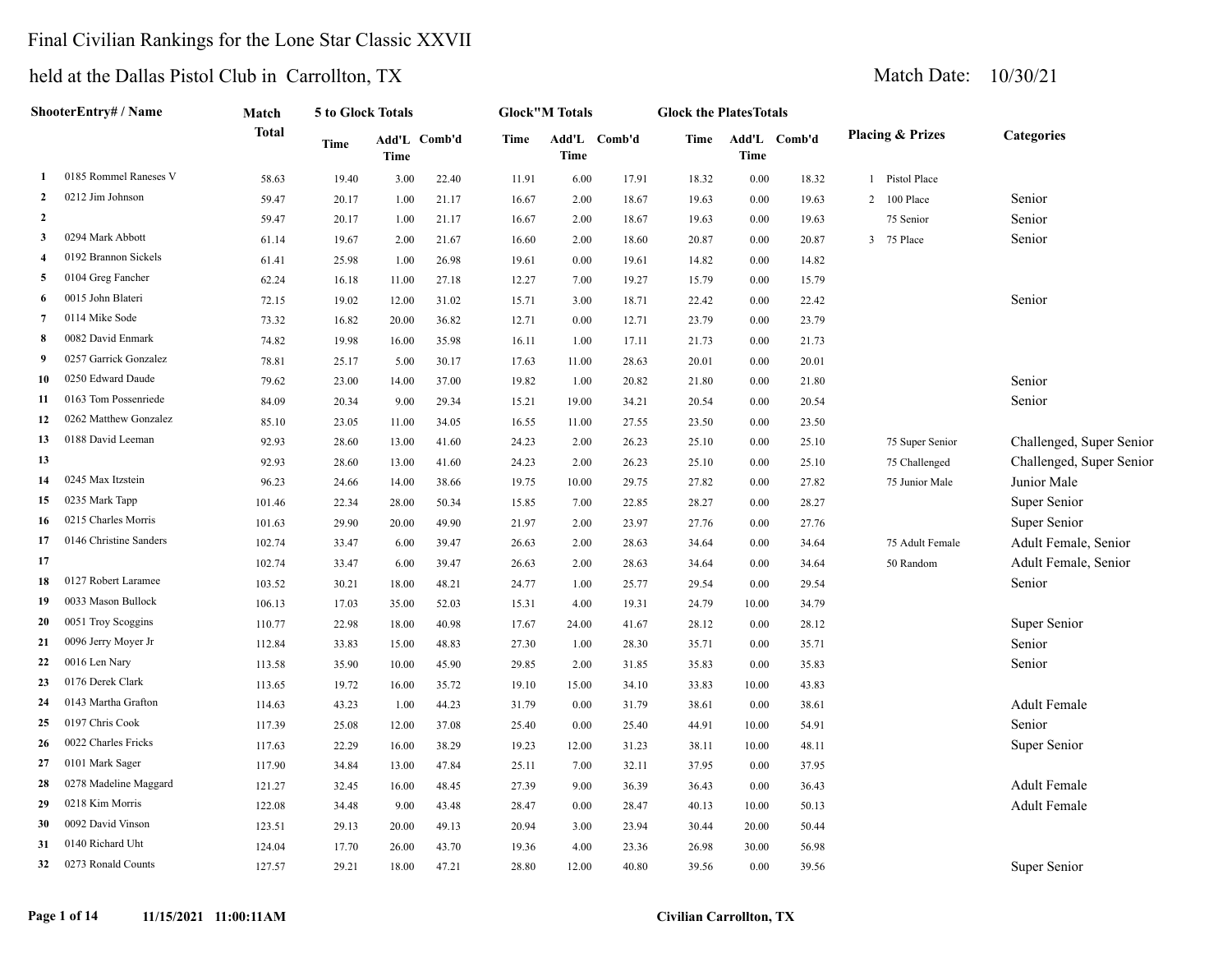|     | ShooterEntry# / Name     | Match        | 5 to Glock Totals |               |        |       | <b>Glock</b> "M Totals |              | <b>Glock the PlatesTotals</b> |             |              |                             |                            |
|-----|--------------------------|--------------|-------------------|---------------|--------|-------|------------------------|--------------|-------------------------------|-------------|--------------|-----------------------------|----------------------------|
|     |                          | <b>Total</b> | Time              | Add'L<br>Time | Comb'd | Time  | <b>Time</b>            | Add'L Comb'd | Time                          | <b>Time</b> | Add'L Comb'd | <b>Placing &amp; Prizes</b> | Categories                 |
| 33  | 0150 Cody Coughlin       | 128.97       | 26.17             | 39.00         | 65.17  | 18.08 | 12.00                  | 30.08        | 33.72                         | 0.00        | 33.72        |                             |                            |
| 34  | 0242 Russell Kellner     | 130.43       | 20.41             | 19.00         | 39.41  | 23.21 | 16.00                  | 39.21        | 41.81                         | 10.00       | 51.81        |                             | Senior                     |
| 35  | 0125 Margaret York       | 130.72       | 33.19             | 11.00         | 44.19  | 30.51 | 6.00                   | 36.51        | 50.02                         | 0.00        | 50.02        |                             | Adult Female, Super Senior |
| 36  | 0229 John McLeod         | 134.70       | 38.16             | 22.00         | 60.16  | 29.21 | 7.00                   | 36.21        | 38.33                         | 0.00        | 38.33        |                             | Senior                     |
| 37  | 0173 Jennifer Min        | 139.07       | 36.10             | 25.00         | 61.10  | 32.66 | 3.00                   | 35.66        | 42.31                         | 0.00        | 42.31        |                             | <b>Adult Female</b>        |
| 38  | 0238 Jess Smith          | 140.89       | 26.44             | 12.00         | 38.44  | 20.66 | 11.00                  | 31.66        | 40.79                         | 30.00       | 70.79        |                             | Super Senior               |
| 39  | 0041 Joshua Haslett      | 141.32       | 27.37             | 42.00         | 69.37  | 24.54 | 4.00                   | 28.54        | 23.41                         | 20.00       | 43.41        |                             |                            |
| 40  | 0038 John Lower          | 141.84       | 21.93             | 49.00         | 70.93  | 24.35 | 9.00                   | 33.35        | 37.56                         | 0.00        | 37.56        |                             |                            |
| 41  | 0091 Jeremy Bullock      | 142.44       | 20.27             | 47.00         | 67.27  | 19.86 | 11.00                  | 30.86        | 34.31                         | 10.00       | 44.31        |                             |                            |
| 42  | 0057 David Cyburt        | 146.38       | 22.94             | 30.00         | 52.94  | 22.38 | 12.00                  | 34.38        | 49.06                         | 10.00       | 59.06        |                             | Super Senior               |
| 43  | 0110 Samantha Armentrout | 148.72       | 33.51             | 23.00         | 56.51  | 27.27 | 9.00                   | 36.27        | 55.94                         | 0.00        | 55.94        |                             | <b>Adult Female</b>        |
| 44  | 0214 Sheleen Johnson     | 152.11       | 25.49             | 25.00         | 50.49  | 21.01 | 11.00                  | 32.01        | 39.61                         | 30.00       | 69.61        |                             | Adult Female, Senior       |
| 45  | 0046 Ronald Lindsey      | 153.38       | 35.31             | 26.00         | 61.31  | 29.59 | 11.00                  | 40.59        | 51.48                         | 0.00        | 51.48        |                             | Senior                     |
| 46  | 0053 Victor Armenta      | 154.94       | 32.42             | 21.00         | 53.42  | 28.64 | 22.00                  | 50.64        | 40.88                         | 10.00       | 50.88        |                             |                            |
| 47  | 0195 Leon Tom            | 161.28       | 35.49             | 29.00         | 64.49  | 24.83 | 18.00                  | 42.83        | 43.96                         | 10.00       | 53.96        |                             |                            |
| 48  | 0272 Morgan Lyons        | 164.11       | 34.40             | 16.00         | 50.40  | 24.98 | 9.00                   | 33.98        | 59.73                         | 20.00       | 79.73        |                             | Senior                     |
| 49  | 0231 Rich Thompson       | 165.05       | 31.30             | 29.00         | 60.30  | 20.43 | 7.00                   | 27.43        | 47.32                         | 30.00       | 77.32        |                             | Senior                     |
| 50  | 0269 Timothy Vinci       | 165.46       | 30.07             | 11.00         | 41.07  | 23.53 | 7.00                   | 30.53        | 53.86                         | 40.00       | 93.86        |                             | Senior                     |
| 51  | 0013 Umesh Vishwanatha   | 168.61       | 25.02             | 16.00         | 41.02  | 23.33 | 7.00                   | 30.33        | 57.26                         | 40.00       | 97.26        |                             |                            |
| 52  | 0220 Mario Arellano      | 176.78       | 28.20             | 19.00         | 47.20  | 23.52 | 12.00                  | 35.52        | 54.06                         | 40.00       | 94.06        |                             |                            |
| 53  | 0070 Tracy Habluetzel    | 190.51       | 26.17             | 23.00         | 49.17  | 29.29 | 7.00                   | 36.29        | 75.05                         | 30.00       | 105.05       |                             | Senior                     |
| 54  | 0211 Chris Graham        | 190.68       | 21.77             | 29.00         | 50.77  | 17.20 | 25.00                  | 42.20        | 47.71                         | 50.00       | 97.71        |                             |                            |
| 55  | 0123 William Fritz       | 232.35       | 35.82             | 32.00         | 67.82  | 29.89 | 5.00                   | 34.89        | 79.64                         | 50.00       | 129.64       |                             |                            |
| 56  | 0133 Samuel Robertson    | 250.71       | 49.22             | 34.00         | 83.22  | 43.44 | 11.00                  | 54.44        | 83.05                         | 30.00       | 113.05       |                             | Senior                     |
| 57  | 0044 Michael Leath       | 322.15       | 52.70             | 28.00         | 80.70  | 46.10 | 46.00                  | 92.10        | 69.35                         | 80.00       | 149.35       |                             | Senior                     |
| 58  | 0121 Ray Swienton        | 323.36       | 31.02             | 66.00         | 97.02  | 42.44 | 31.00                  | 73.44        | 82.90                         | 70.00       | 152.90       | Pistol New Members Raft     | Senior                     |
| 59  | 0103 Dawn Braley         | 337.03       | 26.68             | 67.00         | 93.68  | 36.00 | 34.00                  | 70.00        | 63.35                         | 110.00      | 173.35       |                             | <b>Adult Female</b>        |
| 60  | 0120 Anne Swienton       | 365.38       | 37.81             | 66.00         | 103.81 | 40.33 | 12.00                  | 52.33        | 89.24                         | 120.00      | 209.24       |                             | Adult Female, Senior       |
| -61 | 0174 Giovanni Bleggi     | 422.68       | 21.87             | 85.00         | 106.87 | 19.09 | 65.00                  | 84.09        | 71.72                         | 160.00      | 231.72       |                             |                            |
| 62  | 0210 Gail Hall           | 475.29       | 52.50             | 53.00         | 105.50 | 51.09 | 25.00                  | 76.09        | 163.70                        | 130.00      | 293.70       |                             | Adult Female, Super Senior |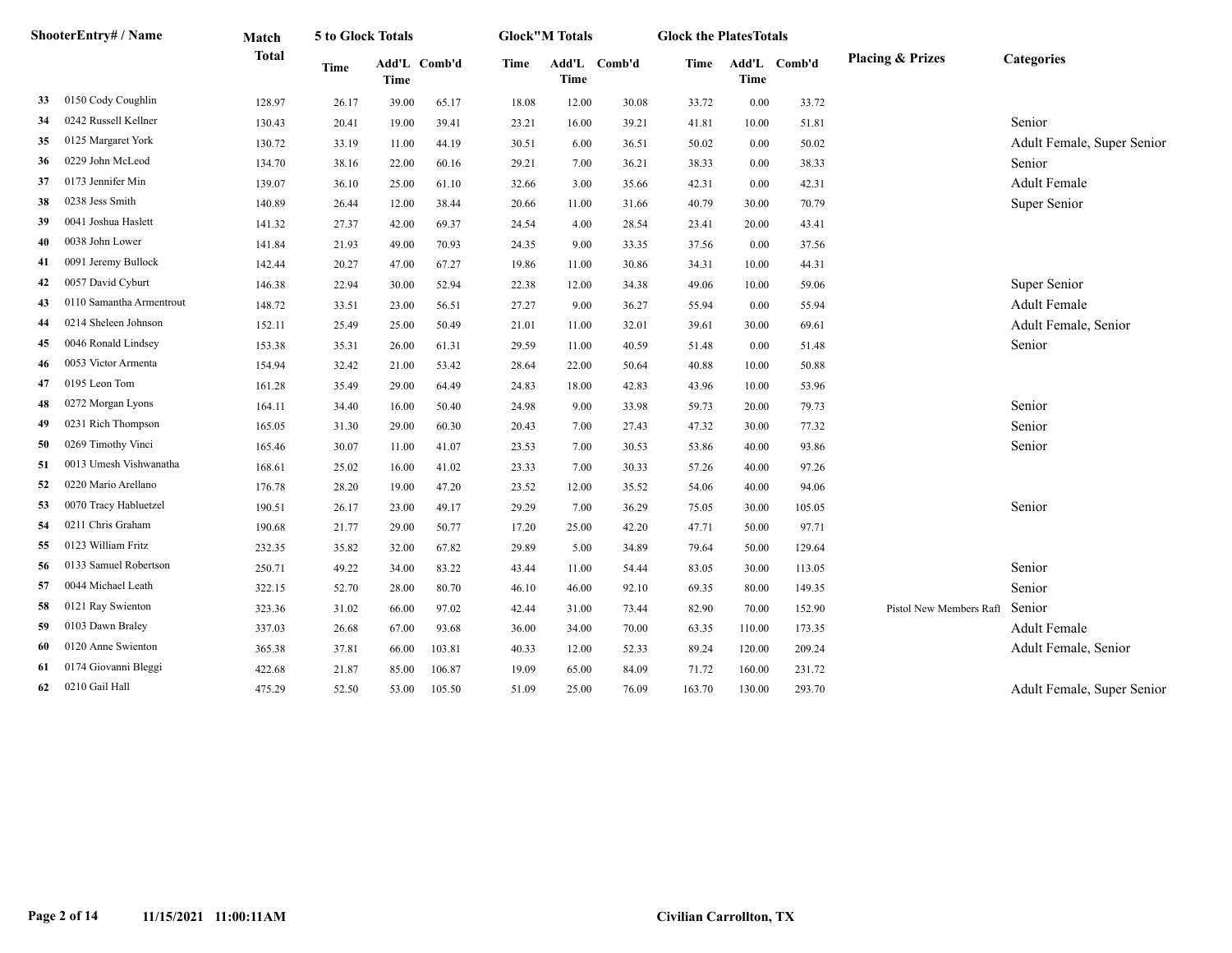## Final Competition Rankings for the Lone Star Classic XXVII

|                | ShooterEntry# / Name     | Match | 5 to Glock Totals |              |       |             | <b>Glock</b> "M Totals |       | <b>Glock the PlatesTotals</b> |              |                             |                         |
|----------------|--------------------------|-------|-------------------|--------------|-------|-------------|------------------------|-------|-------------------------------|--------------|-----------------------------|-------------------------|
|                | <b>Total</b>             | Time  | <b>Time</b>       | Add'L Comb'd | Time  | <b>Time</b> | Add'L Comb'd           | Time  | Time                          | Add'L Comb'd | <b>Placing &amp; Prizes</b> |                         |
| 1              | 0116 Bryan Dover*        | 36.08 | 13.48             | 1.00         | 14.48 | 12.10       | 0.00                   | 12.10 | 9.50                          | 0.00         | 9.50                        | 2 100 Place             |
| -1             |                          | 36.08 | 13.48             | 1.00         | 14.48 | 12.10       | 0.00                   | 12.10 | 9.50                          | 0.00         | 9.50                        | 1 Pistol MatchMeister   |
| $\overline{2}$ | 0153 Bryan Wilhite*      | 37.16 | 13.73             | 2.00         | 15.73 | 10.88       | 0.00                   | 10.88 | 10.55                         | 0.00         | 10.55                       | 3 75 Place              |
| 3              | 0087 Paul Dillon*        | 44.26 | 13.74             | 2.00         | 15.74 | 13.06       | 1.00                   | 14.06 | 14.46                         | 0.00         | 14.46                       | 1 Pistol Place          |
| 4              | 0291 Jonathan Foo*       | 44.97 | 16.00             | 2.00         | 18.00 | 13.68       | 0.00                   | 13.68 | 13.29                         | 0.00         | 13.29                       | 2 year membership renew |
| 5              | 0228 Grady Whitelaw*     | 45.32 | 17.40             | 1.00         | 18.40 | 14.32       | 0.00                   | 14.32 | 12.60                         | 0.00         | 12.60                       |                         |
| 6              | 0275 John McNally*       | 46.73 | 16.28             | 1.00         | 17.28 | 11.62       | 4.00                   | 15.62 | 13.83                         | 0.00         | 13.83                       |                         |
| 7              | 0066 Rickey Howell*      | 50.31 | 16.51             | 1.00         | 17.51 | 15.00       | 2.00                   | 17.00 | 15.80                         | 0.00         | 15.80                       |                         |
| 8              | 0111 Aaron Armentrout*   | 50.38 | 15.25             | 11.00        | 26.25 | 11.08       | 0.00                   | 11.08 | 13.05                         | 0.00         | 13.05                       |                         |
| 9              | 0073 Tony Phan*          | 52.46 | 18.12             | 1.00         | 19.12 | 12.97       | 1.00                   | 13.97 | 19.37                         | 0.00         | 19.37                       |                         |
| 10             | 0136 Spencer Habluetzel* | 52.87 | 17.15             | 3.00         | 20.15 | 12.88       | 5.00                   | 17.88 | 14.84                         | 0.00         | 14.84                       | 50 Random               |
| 11             | 0130 Bret Earp*          | 53.08 | 17.06             | 2.00         | 19.06 | 15.69       | 1.00                   | 16.69 | 17.33                         | 0.00         | 17.33                       |                         |
| 12             | 0281 Tim Pashoian*       | 55.94 | 13.29             | 9.00         | 22.29 | 11.74       | 4.00                   | 15.74 | 17.91                         | 0.00         | 17.91                       |                         |
| 13             | 0159 Reed Vestal*        | 56.02 | 16.80             | 3.00         | 19.80 | 14.13       | 1.00                   | 15.13 | 21.09                         | 0.00         | 21.09                       |                         |
| 14             | 0247 Mark Itzstein*      | 60.66 | 18.87             | 11.00        | 29.87 | 12.42       | 0.00                   | 12.42 | 18.37                         | 0.00         | 18.37                       |                         |
| 15             | 0255 Wayne Dobbs*        | 61.00 | 19.18             | 5.00         | 24.18 | 14.84       | 2.00                   | 16.84 | 19.98                         | 0.00         | 19.98                       |                         |
| 16             | 0169 Stephen Westervelt* | 62.00 | 18.10             | 7.00         | 25.10 | 14.25       | 1.00                   | 15.25 | 21.65                         | 0.00         | 21.65                       |                         |
| 17             | 0078 Michael Tighe*      | 62.36 | 23.11             | 3.00         | 26.11 | 18.54       | 0.00                   | 18.54 | 17.71                         | 0.00         | 17.71                       |                         |
| 18             | 0213 Jim Johnson         | 62.64 | 20.37             | 5.00         | 25.37 | 17.46       | 0.00                   | 17.46 | 19.81                         | 0.00         | 19.81                       | 1 Pistol Place          |
| 19             | 0237 John Blateri        | 63.40 | 20.51             | 5.00         | 25.51 | 16.33       | 1.00                   | 17.33 | 20.56                         | 0.00         | 20.56                       | 100 Place<br>2          |
| 20             | 0186 Rommel Raneses V    | 65.76 | 15.75             | 8.00         | 23.75 | 12.62       | 8.00                   | 20.62 | 21.39                         | 0.00         | 21.39                       | 3 75 Place              |
| 21             | 0193 Brannon Sickels     | 68.59 | 25.35             | 2.00         | 27.35 | 19.50       | 3.00                   | 22.50 | 18.74                         | 0.00         | 18.74                       |                         |
| 22             | 0232 Steve Speer*        | 69.15 | 18.68             | 5.00         | 23.68 | 15.55       | 6.00                   | 21.55 | 23.92                         | 0.00         | 23.92                       |                         |
| 23             | 0206 Joshua Bell         | 70.18 | 23.91             | 2.00         | 25.91 | 16.58       | 6.00                   | 22.58 | 21.69                         | 0.00         | 21.69                       | 50 Random               |
| 24             | 0184 Dirk Robison        | 75.68 | 23.42             | 5.00         | 28.42 | 21.71       | 1.00                   | 22.71 | 24.55                         | 0.00         | 24.55                       |                         |
| 25             | 0199 Clinton Byer        | 77.50 | 23.60             | 10.00        | 33.60 | 17.92       | 5.00                   | 22.92 | 20.98                         | 0.00         | 20.98                       | 50 Random               |
| 26             | 0208 Joseph Osborne*     | 79.80 | 19.69             | 12.00        | 31.69 | 14.99       | 5.00                   | 19.99 | 28.12                         | $0.00\,$     | 28.12                       |                         |
| 27             | 0264 Matthew Gonzalez    | 80.98 | 26.63             | 9.00         | 35.63 | 16.87       | 8.00                   | 24.87 | 20.48                         | 0.00         | 20.48                       |                         |
| 28             | 0063 John Abshier*       | 81.57 | 28.55             | 2.00         | 30.55 | 25.37       | 1.00                   | 26.37 | 24.65                         | 0.00         | 24.65                       | 50 Random               |
| 29             | 0189 David Leeman        | 81.58 | 26.84             | 5.00         | 31.84 | 25.71       | 0.00                   | 25.71 | 24.03                         | 0.00         | 24.03                       | 50 Random               |
| 30             | 0270 Timothy Vinci       | 82.37 | 26.17             | 7.00         | 33.17 | 20.23       | 4.00                   | 24.23 | 24.97                         | 0.00         | 24.97                       |                         |
| 31             | 0083 David Enmark        | 83.82 | 20.04             | 13.00        | 33.04 | 17.95       | 5.00                   | 22.95 | 17.83                         | 10.00        | 27.83                       |                         |
| 32             | 0204 Ken Pittman         | 84.68 | 23.61             | 5.00         | 28.61 | 18.41       | 13.00                  | 31.41 | 24.66                         | 0.00         | 24.66                       |                         |
| 33             | 0009 Robert Irving*      | 84.98 | 26.15             | 7.00         | 33.15 | 23.52       | 1.00                   | 24.52 | 27.31                         | 0.00         | 27.31                       |                         |
| 34             | 0164 Jamie Meyer*        | 86.85 | 23.31             | 16.00        | 39.31 | 15.76       | 8.00                   | 23.76 | 23.78                         | 0.00         | 23.78                       |                         |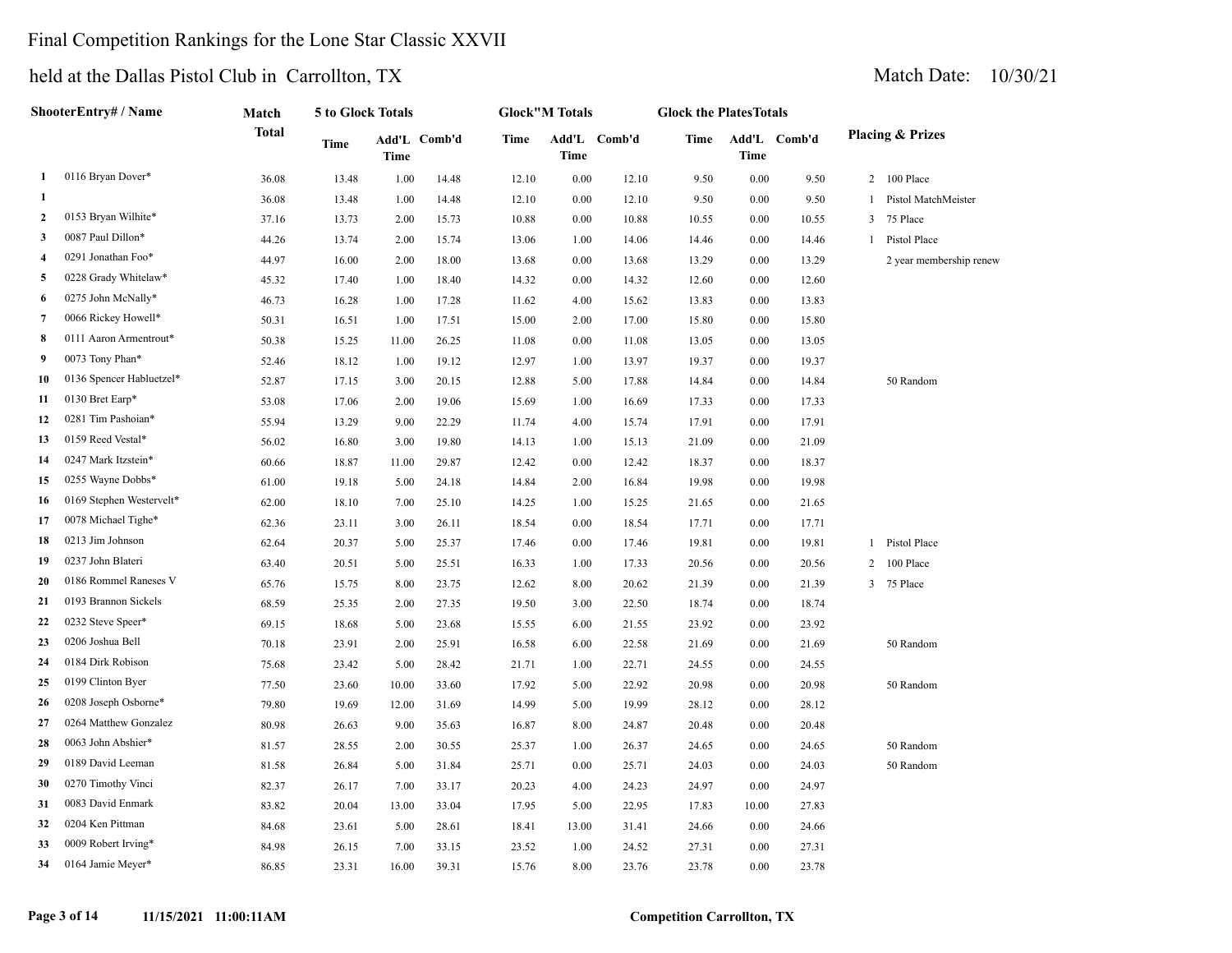| ShooterEntry# / Name |                          | Match        | 5 to Glock Totals |             |              |             | <b>Glock"M Totals</b> |              | <b>Glock the PlatesTotals</b> |             |              |                             |
|----------------------|--------------------------|--------------|-------------------|-------------|--------------|-------------|-----------------------|--------------|-------------------------------|-------------|--------------|-----------------------------|
|                      |                          | <b>Total</b> | <b>Time</b>       | <b>Time</b> | Add'L Comb'd | <b>Time</b> | <b>Time</b>           | Add'L Comb'd | <b>Time</b>                   | <b>Time</b> | Add'L Comb'd | <b>Placing &amp; Prizes</b> |
| 35                   | 0259 Garrick Gonzalez    | 90.93        | 24.25             | 13.00       | 37.25        | 16.62       | 11.00                 | 27.62        | 26.06                         | 0.00        | 26.06        |                             |
| 36                   | 0252 Edward Daude        | 96.81        | 21.24             | 23.00       | 44.24        | 18.15       | 14.00                 | 32.15        | 20.42                         | 0.00        | 20.42        |                             |
| 37                   | 0100 Terrence Braley     | 102.51       | 25.23             | 7.00        | 32.23        | 25.50       | 2.00                  | 27.50        | 42.78                         | 0.00        | 42.78        |                             |
| 38                   | 0024 Charles Fricks      | 102.74       | 23.61             | 10.00       | 33.61        | 18.48       | 6.00                  | 24.48        | 34.65                         | 10.00       | 44.65        |                             |
| 39                   | 0027 Kemit Grafton*      | 103.70       | 18.67             | 28.00       | 46.67        | 20.00       | 6.00                  | 26.00        | 31.03                         | 0.00        | 31.03        |                             |
| 40                   | 0178 Alex Reveles*       | 103.93       | 21.20             | 29.00       | 50.20        | 17.25       | 10.00                 | 27.25        | 26.48                         | 0.00        | 26.48        |                             |
| 41                   | 0293 Billy Boonkrongkiat | 104.19       | 25.87             | 27.00       | 52.87        | 19.42       | 7.00                  | 26.42        | 24.90                         | 0.00        | 24.90        |                             |
| 42                   | 0286 Derek Clark         | 104.82       | 24.18             | 9.00        | 33.18        | 19.95       | 4.00                  | 23.95        | 37.69                         | 10.00       | 47.69        |                             |
| 43                   | 0097 Jerry Moyer Jr      | 108.34       | 34.17             | 13.00       | 47.17        | 25.44       | 4.00                  | 29.44        | 31.73                         | 0.00        | 31.73        | 50 Random                   |
| 44                   | 0141 Richard Uht         | 109.48       | 17.99             | 13.00       | 30.99        | 17.35       | 5.00                  | 22.35        | 26.14                         | 30.00       | 56.14        |                             |
| 45                   | 0036 Phillip Henderson   | 111.20       | 28.23             | 6.00        | 34.23        | 25.84       | 4.00                  | 29.84        | 47.13                         | 0.00        | 47.13        |                             |
| 46                   | 0145 Martha Grafton      | 113.68       | 33.80             | 17.00       | 50.80        | 29.99       | 1.00                  | 30.99        | 31.89                         | 0.00        | 31.89        |                             |
| 47                   | 0274 Ronald Counts       | 120.69       | 28.47             | 19.00       | 47.47        | 26.40       | 16.00                 | 42.40        | 30.82                         | 0.00        | 30.82        |                             |
| 48                   | 0039 John Lower          | 123.68       | 27.38             | 14.00       | 41.38        | 21.28       | 8.00                  | 29.28        | 43.02                         | 10.00       | 53.02        |                             |
| 49                   | 0107 Greg Fancher        | 124.63       | 14.17             | 49.00       | 63.17        | 12.48       | 10.00                 | 22.48        | 28.98                         | 10.00       | 38.98        |                             |
| 50                   | 0042 Joshua Haslett      | 152.11       | 34.78             | 22.00       | 56.78        | 25.34       | 2.00                  | 27.34        | 37.99                         | 30.00       | 67.99        |                             |
| 51                   | 0179 Michael Reed        | 164.80       | 36.01             | 38.00       | 74.01        | 18.49       | 13.00                 | 31.49        | 39.30                         | 20.00       | 59.30        |                             |
| 52                   | 0124 William Fritz       | 167.06       | 34.05             | 23.00       | 57.05        | 31.39       | 20.00                 | 51.39        | 48.62                         | 10.00       | 58.62        |                             |
| 53                   | 0055 Victor Armenta      | 194.28       | 32.41             | 36.00       | 68.41        | 32.14       | 13.00                 | 45.14        | 50.73                         | 30.00       | 80.73        |                             |
| 54                   | 0059 David Cyburt        | 202.98       | 22.76             | 35.00       | 57.76        | 23.91       | 11.00                 | 34.91        | 60.31                         | 50.00       | 110.31       |                             |
| 55                   | 0246 Max Itzstein        | 212.04       | 27.80             | 46.00       | 73.80        | 20.39       | 8.00                  | 28.39        | 39.85                         | 70.00       | 109.85       |                             |
| 56                   | 0014 Darren Wells        | 251.89       | 37.73             | 51.00       | 88.73        | 31.08       | 22.00                 | 53.08        | 50.08                         | 60.00       | 110.08       |                             |
| 57                   | 0241 Neal Turner         | 264.48       | 33.05             | 61.00       | 94.05        | 30.57       | 16.00                 | 46.57        | 73.86                         | 50.00       | 123.86       |                             |
| 58                   | 0288 John Daily          | 357.27       | 39.39             | 36.00       | 75.39        | 63.74       | 24.00                 | 87.74        | 124.14                        | 70.00       | 194.14       |                             |
| 59                   | 0018 Gary Gillespie      | 479.37       | 35.10             | 54.00       | 89.10        | 33.03       | 21.00                 | 54.03        | 156.24                        | 180.00      | 336.24       |                             |
| 60                   | 0045 Michael Leath       | 491.91       | 95.44             | 96.00       | 191.44       | 39.53       | 47.00                 | 86.53        | 83.94                         | 130.00      | 213.94       |                             |
| 61                   | 0002 Cody Yarbrough      | 1,204.20     | 299.97            | 300.00      | 599.97       | 299.97      | 270.00                | 569.97       | 34.26                         | 0.00        | 34.26        |                             |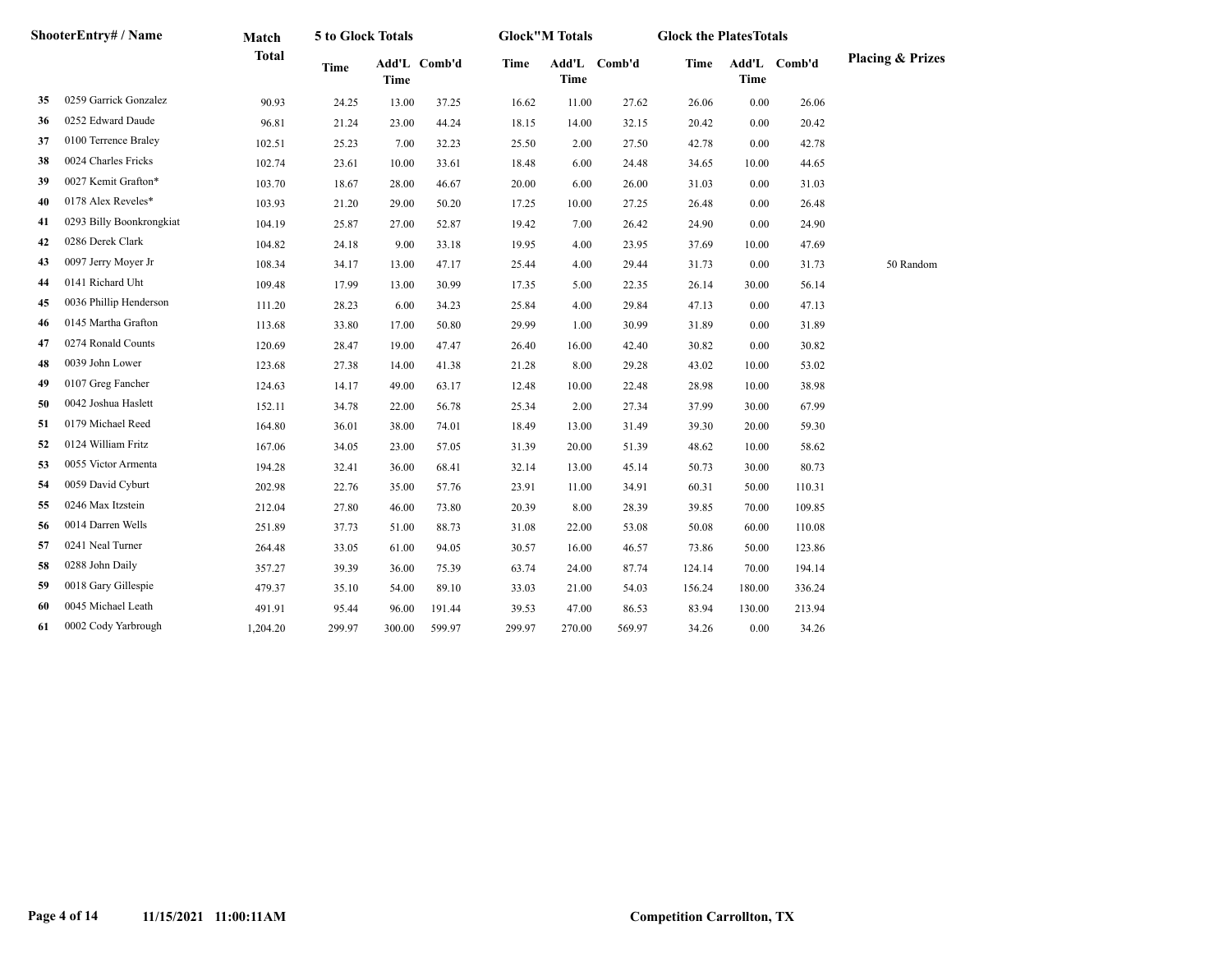## Final Guardian Rankings for the Lone Star Classic XXVII

| ShooterEntry# / Name |                        | Match        | 5 to Glock Totals |       |              |             | <b>Glock"M Totals</b> |        | <b>Glock the Plates Totals</b> |      |              |                             |                 |                   |
|----------------------|------------------------|--------------|-------------------|-------|--------------|-------------|-----------------------|--------|--------------------------------|------|--------------|-----------------------------|-----------------|-------------------|
|                      |                        | <b>Total</b> | Time              | Time  | Add'L Comb'd | <b>Time</b> | Add'L<br>Time         | Comb'd | Time                           | Time | Add'L Comb'd | <b>Placing &amp; Prizes</b> |                 | <b>Categories</b> |
|                      | 0277 Daniel Miller     | 58.06        | 20.90             | 0.00  | 20.90        | 15.61       | 2.00                  | 17.61  | 19.55                          | 0.00 | 19.55        |                             | Pistol Place    | Challenged        |
|                      |                        | 58.06        | 20.90             | 0.00  | 20.90        | 15.61       | 2.00                  | 17.61  | 19.55                          | 0.00 | 19.55        |                             | 75 Challenged   | Challenged        |
| $\mathbf{2}$         | 0271 Peter Laing       | 69.92        | 24.44             | 3.00  | 27.44        | 19.01       | 3.00                  | 22.01  | 20.47                          | 0.00 | 20.47        |                             |                 |                   |
| 3                    | 0205 Joshua Bell       | 73.27        | 20.47             | 11.00 | 31.47        | 15.83       | 6.00                  | 21.83  | 19.97                          | 0.00 | 19.97        |                             | 2 75 Place      |                   |
| 4                    | 0209 Pedro Vegas       | 74.05        | 24.79             | 7.00  | 31.79        | 19.72       | 0.00                  | 19.72  | 22.54                          | 0.00 | 22.54        |                             | 3 \$50.00 Place |                   |
| 5                    | 0203 Ken Pittman       | 77.17        | 22.93             | 5.00  | 27.93        | 17.98       | 3.00                  | 20.98  | 28.26                          | 0.00 | 28.26        |                             | 75 Senior       | Senior            |
| 6                    | 0031 Don Long          | 77.21        | 24.89             | 9.00  | 33.89        | 19.79       | 1.00                  | 20.79  | 22.53                          | 0.00 | 22.53        |                             |                 |                   |
| 7                    | 0200 Bryan Houck       | 77.70        | 22.17             | 9.00  | 31.17        | 17.56       | 6.00                  | 23.56  | 22.97                          | 0.00 | 22.97        |                             |                 |                   |
| 8                    | 0267 Christopher Lamm  | 80.36        | 21.05             | 14.00 | 35.05        | 18.10       | 4.00                  | 22.10  | 23.21                          | 0.00 | 23.21        |                             |                 |                   |
| 9                    | 0182 Dirk Robison      | 81.46        | 28.76             | 7.00  | 35.76        | 21.21       | 1.00                  | 22.21  | 23.49                          | 0.00 | 23.49        |                             |                 |                   |
| 10                   | 0035 Phillip Henderson | 91.68        | 24.70             | 12.00 | 36.70        | 22.45       | 4.00                  | 26.45  | 28.53                          | 0.00 | 28.53        |                             | 75 Super Senior | Super Senior      |
| 11                   | 0019 Damon Vannoy      | 92.13        | 32.51             | 8.00  | 40.51        | 24.05       | 2.00                  | 26.05  | 25.57                          | 0.00 | 25.57        |                             |                 | Senior            |
| 12                   | 0177 Mitchell Emery    | 93.26        | 17.66             | 23.00 | 40.66        | 18.05       | 10.00                 | 28.05  | 24.55                          | 0.00 | 24.55        |                             |                 |                   |
| 13                   | 0099 Terrence Braley   | 94.22        | 25.76             | 7.00  | 32.76        | 25.57       | 1.00                  | 26.57  | 34.89                          | 0.00 | 34.89        |                             |                 |                   |
| 14                   | 0017 Michael Reed      | 95.78        | 24.97             | 21.00 | 45.97        | 24.26       | 1.00                  | 25.26  | 24.55                          | 0.00 | 24.55        |                             |                 |                   |
| 15                   | 0198 Douglas Havens    | 96.59        | 26.60             | 22.00 | 48.60        | 23.16       | 0.00                  | 23.16  | 24.83                          | 0.00 | 24.83        |                             |                 | Senior            |
| 16                   | 0147 Adam Strader      | 107.09       | 28.64             | 13.00 | 41.64        | 26.12       | 5.00                  | 31.12  | 34.33                          | 0.00 | 34.33        |                             |                 |                   |
| 17                   | 0001 Cody Yarbrough    | 128.81       | 25.95             | 26.00 | 51.95        | 27.36       | 11.00                 | 38.36  | 38.50                          | 0.00 | 38.50        |                             | 50 Random       |                   |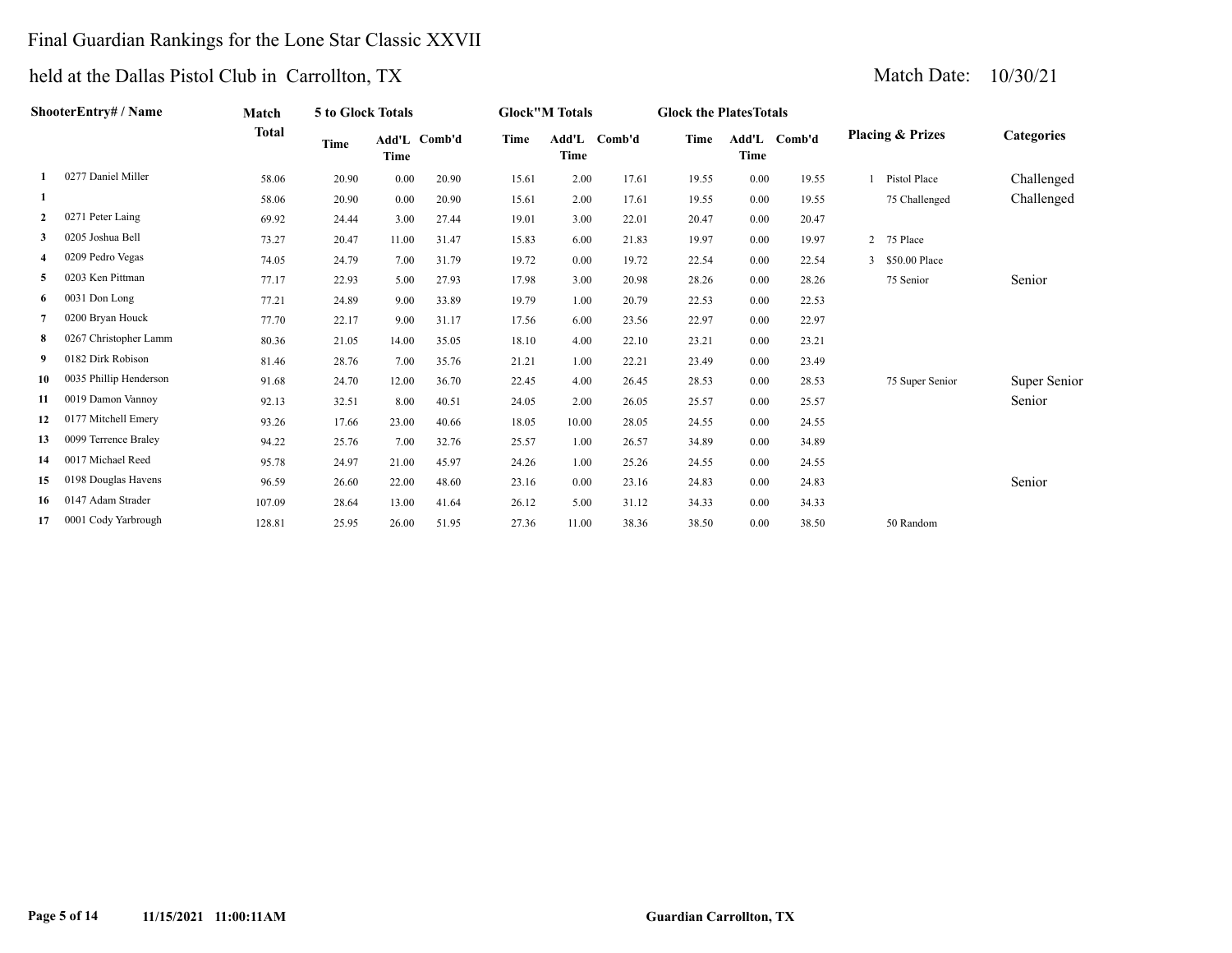## Final Heavy Metal Rankings for the Lone Star Classic XXVII

| ShooterEntry# / Name |                          | Match        |             | 5 to Glock Totals |              | <b>Glock"M Totals</b> |             |              | <b>Glock the PlatesTotals</b> |        |              |                             |  |  |
|----------------------|--------------------------|--------------|-------------|-------------------|--------------|-----------------------|-------------|--------------|-------------------------------|--------|--------------|-----------------------------|--|--|
|                      |                          | <b>Total</b> | <b>Time</b> | <b>Time</b>       | Add'L Comb'd | <b>Time</b>           | <b>Time</b> | Add'L Comb'd | <b>Time</b>                   | Time   | Add'L Comb'd | <b>Placing &amp; Prizes</b> |  |  |
| 1                    | 0156 Bryan Wilhite*      | 41.19        | 13.43       | 4.00              | 17.43        | 11.72                 | 1.00        | 12.72        | 11.04                         | 0.00   | 11.04        |                             |  |  |
| $\mathbf{2}$         | 0119 Bryan Dover*        | 41.45        | 13.55       | 3.00              | 16.55        | 12.44                 | 2.00        | 14.44        | 10.46                         | 0.00   | 10.46        |                             |  |  |
| 3                    | 0139 Spencer Habluetzel* | 46.44        | 17.47       | 1.00              | 18.47        | 13.59                 | 0.00        | 13.59        | 14.38                         | 0.00   | 14.38        | Pistol Random               |  |  |
| 4                    | 0076 Tony Phan*          | 48.99        | 18.60       | 1.00              | 19.60        | 14.54                 | 0.00        | 14.54        | 14.85                         | 0.00   | 14.85        | 1 Pistol Place              |  |  |
| 5                    | 0090 Paul Dillon*        | 49.41        | 14.36       | 2.00              | 16.36        | 13.63                 | 2.00        | 15.63        | 17.42                         | 0.00   | 17.42        |                             |  |  |
| 6                    | 0227 Grady Whitelaw*     | 51.01        | 18.71       | 1.00              | 19.71        | 15.44                 | 0.00        | 15.44        | 15.86                         | 0.00   | 15.86        |                             |  |  |
| 7                    | 0069 Rickey Howell*      | 52.13        | 19.58       | 0.00              | 19.58        | 15.75                 | 1.00        | 16.75        | 15.80                         | 0.00   | 15.80        |                             |  |  |
| 8                    | 0249 Mark Itzstein*      | 62.96        | 21.70       | 1.00              | 22.70        | 14.23                 | 5.00        | 19.23        | 21.03                         | 0.00   | 21.03        |                             |  |  |
| 9                    | 0132 Bret Earp*          | 66.41        | 18.39       | 11.00             | 29.39        | 14.01                 | 3.00        | 17.01        | 20.01                         | 0.00   | 20.01        |                             |  |  |
| 10                   | 0172 Stephen Westervelt* | 68.90        | 20.88       | 4.00              | 24.88        | 15.99                 | 5.00        | 20.99        | 23.03                         | 0.00   | 23.03        | 50 Random                   |  |  |
| 11                   | 0285 James Green*        | 70.60        | 25.01       | 3.00              | 28.01        | 17.60                 | 4.00        | 21.60        | 20.99                         | 0.00   | 20.99        |                             |  |  |
| 12                   | 0181 Michael Reed        | 72.52        | 22.49       | 3.00              | 25.49        | 19.96                 | 2.00        | 21.96        | 25.07                         | 0.00   | 25.07        | 100 Place                   |  |  |
| 13                   | 0287 Derek Clark         | 73.88        | 25.13       | 1.00              | 26.13        | 20.54                 | 1.00        | 21.54        | 26.21                         | 0.00   | 26.21        | 2 \$50.00 Place             |  |  |
| 14                   | 0030 Kemit Grafton*      | 74.91        | 19.89       | 13.00             | 32.89        | 18.16                 | 5.00        | 23.16        | 18.86                         | 0.00   | 18.86        |                             |  |  |
| 15                   | 0012 Robert Irving*      | 75.60        | 27.77       | 2.00              | 29.77        | 24.87                 | 0.00        | 24.87        | 20.96                         | 0.00   | 20.96        |                             |  |  |
| 16                   | 0081 Michael Tighe*      | 77.13        | 26.66       | 10.00             | 36.66        | 19.69                 | 2.00        | 21.69        | 18.78                         | 0.00   | 18.78        |                             |  |  |
| 17                   | 0095 David Vinson        | 86.88        | 31.91       | 4.00              | 35.91        | 26.23                 | 1.00        | 27.23        | 23.74                         | 0.00   | 23.74        | 3 Knife Place               |  |  |
| 18                   | 0191 David Leeman        | 91.87        | 29.84       | 5.00              | 34.84        | 27.20                 | 3.00        | 30.20        | 26.83                         | 0.00   | 26.83        |                             |  |  |
| 19                   | 0109 Greg Fancher        | 94.03        | 15.02       | 23.00             | 38.02        | 13.93                 | 13.00       | 26.93        | 29.08                         | 0.00   | 29.08        |                             |  |  |
| 20                   | 0244 Richard Bourlon     | 95.67        | 30.09       | 12.00             | 42.09        | 23.07                 | 0.00        | 23.07        | 30.51                         | 0.00   | 30.51        |                             |  |  |
| 21                   | 0142 Richard Uht         | 97.78        | 19.43       | 15.00             | 34.43        | 19.03                 | 15.00       | 34.03        | 29.32                         | 0.00   | 29.32        | 50 Random                   |  |  |
| 22                   | 0149 Adam Strader        | 109.29       | 29.15       | 16.00             | 45.15        | 25.78                 | 3.00        | 28.78        | 35.36                         | 0.00   | 35.36        |                             |  |  |
| 23                   | 0254 Edward Daude        | 113.34       | 25.57       | 16.00             | 41.57        | 20.02                 | 12.00       | 32.02        | 29.75                         | 10.00  | 39.75        |                             |  |  |
| 24                   | 0060 David Cyburt        | 125.96       | 26.19       | 20.00             | 46.19        | 24.15                 | 18.00       | 42.15        | 37.62                         | 0.00   | 37.62        |                             |  |  |
| 25                   | 0202 Bryan Houck         | 130.96       | 27.21       | 6.00              | 33.21        | 23.49                 | 11.00       | 34.49        | 33.26                         | 30.00  | 63.26        | 2 year membership renew     |  |  |
| 26                   | 0217 Charles Morris      | 163.29       | 27.05       | 22.00             | 49.05        | 31.04                 | 42.00       | 73.04        | 41.20                         | 0.00   | 41.20        |                             |  |  |
| 27                   | 0102 Mark Sager          | 170.73       | 38.04       | 31.00             | 69.04        | 25.12                 | 4.00        | 29.12        | 72.57                         | 0.00   | 72.57        |                             |  |  |
| 28                   | 0240 Jess Smith          | 1,082.27     | 114.01      | 300.00            | 414.01       | 24.30                 | 4.00        | 28.30        | 399.96                        | 240.00 | 639.96       |                             |  |  |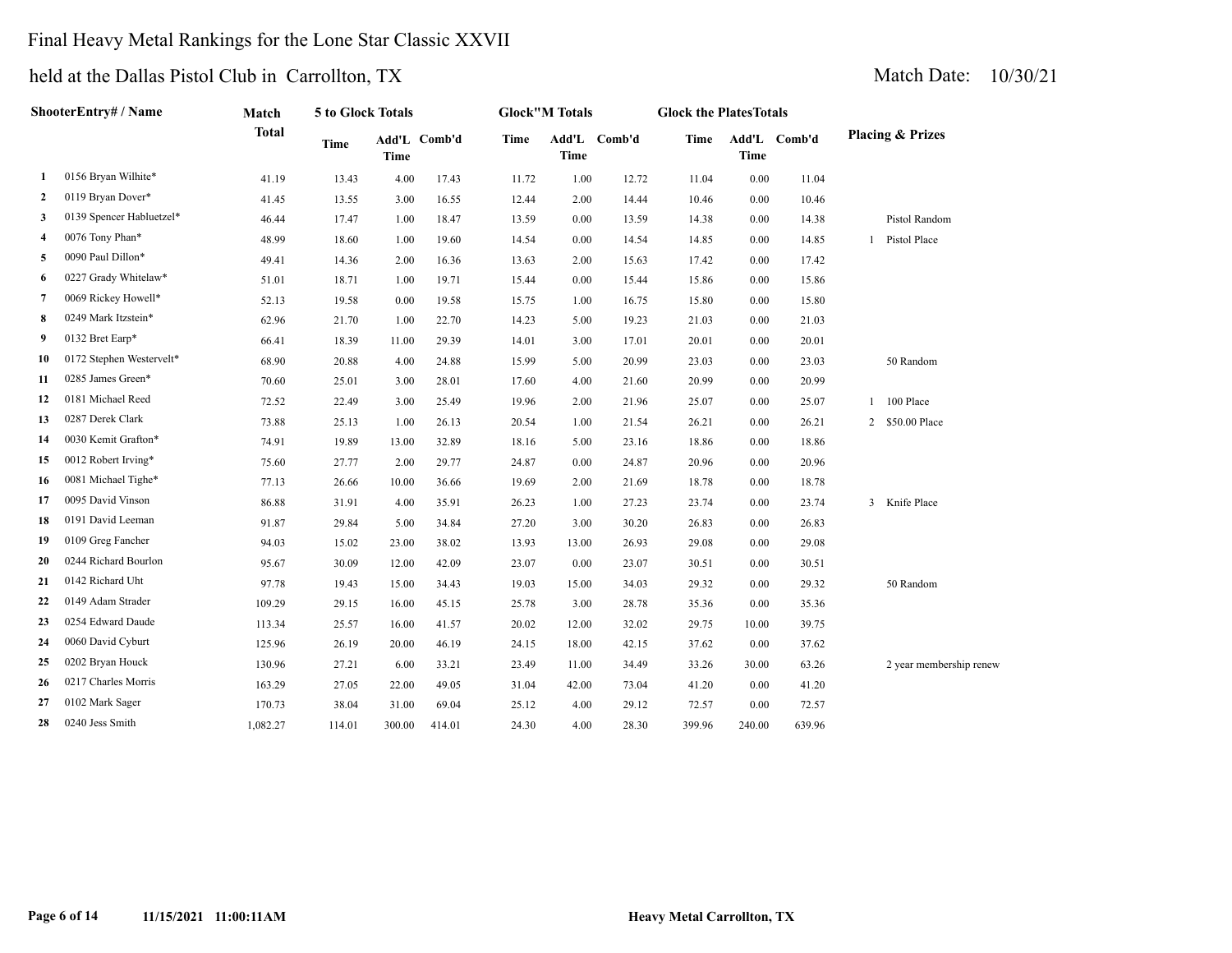## Final Major Sub Rankings for the Lone Star Classic XXVII

| ShooterEntry# / Name |                          | Match        | 5 to Glock Totals |       |              |       | <b>Glock"M Totals</b> |              | <b>Glock the PlatesTotals</b> |                      |        |  |                             |  |  |
|----------------------|--------------------------|--------------|-------------------|-------|--------------|-------|-----------------------|--------------|-------------------------------|----------------------|--------|--|-----------------------------|--|--|
|                      |                          | <b>Total</b> | Time              | Time  | Add'L Comb'd | Time  | <b>Time</b>           | Add'L Comb'd | Time                          | Add'L<br><b>Time</b> | Comb'd |  | <b>Placing &amp; Prizes</b> |  |  |
| 1                    | 0135 Spencer Habluetzel* | 37.68        | 10.06             | 2.00  | 12.06        | 8.72  | 0.00                  | 8.72         | 16.90                         | 0.00                 | 16.90  |  |                             |  |  |
| $\mathbf{2}$         | 0065 Rickey Howell*      | 39.86        | 12.07             | 0.00  | 12.07        | 10.37 | 1.00                  | 11.37        | 16.42                         | 0.00                 | 16.42  |  | Pistol Place                |  |  |
| 3                    | 0086 Paul Dillon*        | 40.60        | 9.91              | 4.00  | 13.91        | 9.66  | 0.00                  | 9.66         | 17.03                         | 0.00                 | 17.03  |  |                             |  |  |
| 4                    | 0290 Jonathan Foo*       | 40.99        | 12.71             | 0.00  | 12.71        | 11.16 | 1.00                  | 12.16        | 16.12                         | 0.00                 | 16.12  |  | 50 Random                   |  |  |
| 5                    | 0072 Tony Phan*          | 42.69        | 12.09             | 2.00  | 14.09        | 9.68  | 1.00                  | 10.68        | 17.92                         | 0.00                 | 17.92  |  |                             |  |  |
| 6                    | 0129 Bret Earp*          | 47.81        | 9.71              | 3.00  | 12.71        | 9.60  | 3.00                  | 12.60        | 22.50                         | 0.00                 | 22.50  |  |                             |  |  |
| $7^{\circ}$          | 0284 James Green*        | 52.19        | 16.37             | 1.00  | 17.37        | 12.22 | 0.00                  | 12.22        | 22.60                         | 0.00                 | 22.60  |  |                             |  |  |
| 8                    | 0158 Reed Vestal*        | 56.13        | 10.33             | 5.00  | 15.33        | 9.75  | 0.00                  | 9.75         | 21.05                         | 10.00                | 31.05  |  |                             |  |  |
| 9                    | 0008 Robert Irving*      | 56.38        | 15.92             | 0.00  | 15.92        | 16.16 | 0.00                  | 16.16        | 24.30                         | 0.00                 | 24.30  |  |                             |  |  |
| 10                   | 0026 Kemit Grafton*      | 58.94        | 12.96             | 9.00  | 21.96        | 14.72 | 1.00                  | 15.72        | 21.26                         | 0.00                 | 21.26  |  |                             |  |  |
| 11                   | 0152 Bryan Wilhite*      | 66.99        | 10.13             | 3.00  | 13.13        | 8.83  | 0.00                  | 8.83         | 15.03                         | 30.00                | 45.03  |  |                             |  |  |
| 12                   | 0094 David Vinson        | 69.90        | 17.95             | 7.00  | 24.95        | 17.77 | 0.00                  | 17.77        | 27.18                         | 0.00                 | 27.18  |  | 1 100 Place                 |  |  |
| 13                   | 0243 Richard Bourlon     | 77.44        | 17.32             | 5.00  | 22.32        | 14.04 | 0.00                  | 14.04        | 31.08                         | 10.00                | 41.08  |  | 2 \$50.00 Place             |  |  |
| 14                   | 0106 Greg Fancher        | 82.74        | 12.60             | 3.00  | 15.60        | 10.95 | 2.00                  | 12.95        | 24.19                         | 30.00                | 54.19  |  | 3 Knife Place               |  |  |
| 15                   | 0168 Stephen Westervelt* | 85.12        | 13.81             | 4.00  | 17.81        | 12.30 | 0.00                  | 12.30        | 25.01                         | 30.00                | 55.01  |  |                             |  |  |
| 16                   | 0292 Billy Boonkrongkiat | 85.53        | 19.69             | 4.00  | 23.69        | 16.31 | 16.00                 | 32.31        | 29.53                         | 0.00                 | 29.53  |  |                             |  |  |
| 17                   | 0062 John Abshier*       | 89.17        | 17.26             | 4.00  | 21.26        | 18.02 | 0.00                  | 18.02        | 39.89                         | 10.00                | 49.89  |  |                             |  |  |
| 18                   | 0223 Don Long            | 95.21        | 15.34             | 5.00  | 20.34        | 14.61 | 1.00                  | 15.61        | 29.26                         | 30.00                | 59.26  |  |                             |  |  |
| 19                   | 0048 Ronald Lindsey      | 126.90       | 18.41             | 13.00 | 31.41        | 25.93 | 2.00                  | 27.93        | 67.56                         | 0.00                 | 67.56  |  |                             |  |  |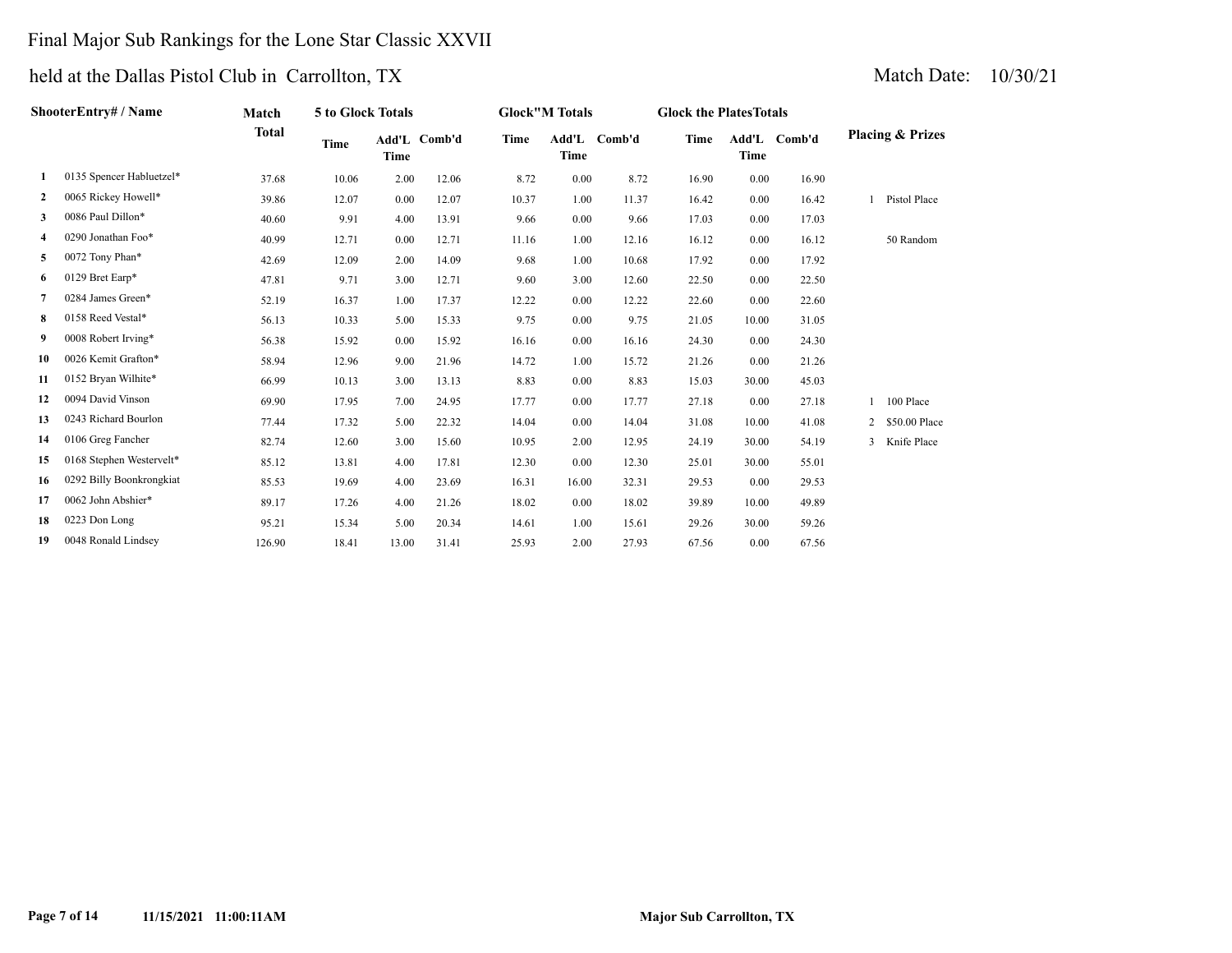## Final Master Stock Rankings for the Lone Star Classic XXVII

| ShooterEntry# / Name |                          | Match        | 5 to Glock Totals |             |              | <b>Glock"M Totals</b> |             |              | <b>Glock the PlatesTotals</b> |             |              |                             |
|----------------------|--------------------------|--------------|-------------------|-------------|--------------|-----------------------|-------------|--------------|-------------------------------|-------------|--------------|-----------------------------|
|                      |                          | <b>Total</b> | <b>Time</b>       | <b>Time</b> | Add'L Comb'd | Time                  | <b>Time</b> | Add'L Comb'd | Time                          | <b>Time</b> | Add'L Comb'd | <b>Placing &amp; Prizes</b> |
| 1                    | 0155 Bryan Wilhite*      | 36.80        | 14.55             | 1.00        | 15.55        | 10.40                 | 0.00        | 10.40        | 10.85                         | 0.00        | 10.85        | Pistol Place                |
| 2                    | 0118 Bryan Dover*        | 38.43        | 13.06             | 3.00        | 16.06        | 12.25                 | 0.00        | 12.25        | 10.12                         | 0.00        | 10.12        | 2 100 Place                 |
| 3                    | 0276 John McNally*       | 41.03        | 15.88             | 0.00        | 15.88        | 11.62                 | 2.00        | 13.62        | 11.53                         | 0.00        | 11.53        | 3 75 Place                  |
| 4                    | 0226 Grady Whitelaw*     | 45.03        | 16.85             | 0.00        | 16.85        | 14.69                 | 0.00        | 14.69        | 13.49                         | 0.00        | 13.49        |                             |
| 5                    | 0089 Paul Dillon*        | 47.73        | 13.59             | 7.00        | 20.59        | 12.37                 | 2.00        | 14.37        | 12.77                         | 0.00        | 12.77        |                             |
| 6                    | 0138 Spencer Habluetzel* | 48.68        | 16.57             | 2.00        | 18.57        | 12.04                 | 0.00        | 12.04        | 18.07                         | 0.00        | 18.07        |                             |
| 7                    | 0075 Tony Phan*          | 51.72        | 17.95             | 2.00        | 19.95        | 13.32                 | 2.00        | 15.32        | 16.45                         | 0.00        | 16.45        | 2 year membership renew     |
| 8                    | 0068 Rickey Howell*      | 52.30        | 17.34             | 3.00        | 20.34        | 14.28                 | 3.00        | 17.28        | 14.68                         | 0.00        | 14.68        |                             |
| 9                    | 0131 Bret Earp*          | 54.01        | 16.74             | 7.00        | 23.74        | 13.87                 | 2.00        | 15.87        | 14.40                         | 0.00        | 14.40        |                             |
| 10                   | 0113 Aaron Armentrout*   | 55.09        | 13.81             | 6.00        | 19.81        | 11.25                 | 1.00        | 12.25        | 13.03                         | 10.00       | 23.03        |                             |
| 11                   | 0161 Reed Vestal*        | 55.63        | 17.61             | 7.00        | 24.61        | 13.91                 | 1.00        | 14.91        | 16.11                         | 0.00        | 16.11        |                             |
| 12                   | 0234 Steve Speer*        | 62.75        | 17.41             | 9.00        | 26.41        | 15.43                 | 1.00        | 16.43        | 19.91                         | 0.00        | 19.91        |                             |
| 13                   | 0080 Michael Tighe*      | 63.06        | 24.05             | 0.00        | 24.05        | 18.86                 | 0.00        | 18.86        | 20.15                         | 0.00        | 20.15        | 50 Random                   |
| 14                   | 0166 Jamie Meyer*        | 64.55        | 24.30             | 1.00        | 25.30        | 20.18                 | 1.00        | 21.18        | 18.07                         | 0.00        | 18.07        |                             |
| 15                   | 0256 Wayne Dobbs*        | 65.76        | 19.20             | 7.00        | 26.20        | 15.19                 | 1.00        | 16.19        | 23.37                         | 0.00        | 23.37        |                             |
| 16                   | 0171 Stephen Westervelt* | 75.59        | 18.33             | 3.00        | 21.33        | 14.27                 | 2.00        | 16.27        | 27.99                         | 10.00       | 37.99        |                             |
| 17                   | 0084 David Enmark        | 76.90        | 17.57             | 13.00       | 30.57        | 15.94                 | 11.00       | 26.94        | 19.39                         | 0.00        | 19.39        |                             |
| 18                   | 0261 Garrick Gonzalez    | 79.75        | 24.29             | 12.00       | 36.29        | 16.26                 | 3.00        | 19.26        | 24.20                         | 0.00        | 24.20        |                             |
| 19                   | 0248 Mark Itzstein*      | 79.78        | 21.76             | 16.00       | 37.76        | 15.39                 | 6.00        | 21.39        | 20.63                         | 0.00        | 20.63        |                             |
| 20                   | 0266 Matthew Gonzalez    | 86.32        | 28.56             | 7.00        | 35.56        | 18.29                 | 4.00        | 22.29        | 28.47                         | 0.00        | 28.47        |                             |
| 21                   | 0011 Robert Irving*      | 91.53        | 27.74             | 7.00        | 34.74        | 24.17                 | 0.00        | 24.17        | 32.62                         | 0.00        | 32.62        |                             |
| 22                   | 0029 Kemit Grafton*      | 92.70        | 20.14             | 26.00       | 46.14        | 18.56                 | 6.00        | 24.56        | 22.00                         | 0.00        | 22.00        |                             |
| 23                   | 0056 Victor Armenta      | 162.44       | 34.32             | 34.00       | 68.32        | 28.19                 | 18.00       | 46.19        | 37.93                         | 10.00       | 47.93        |                             |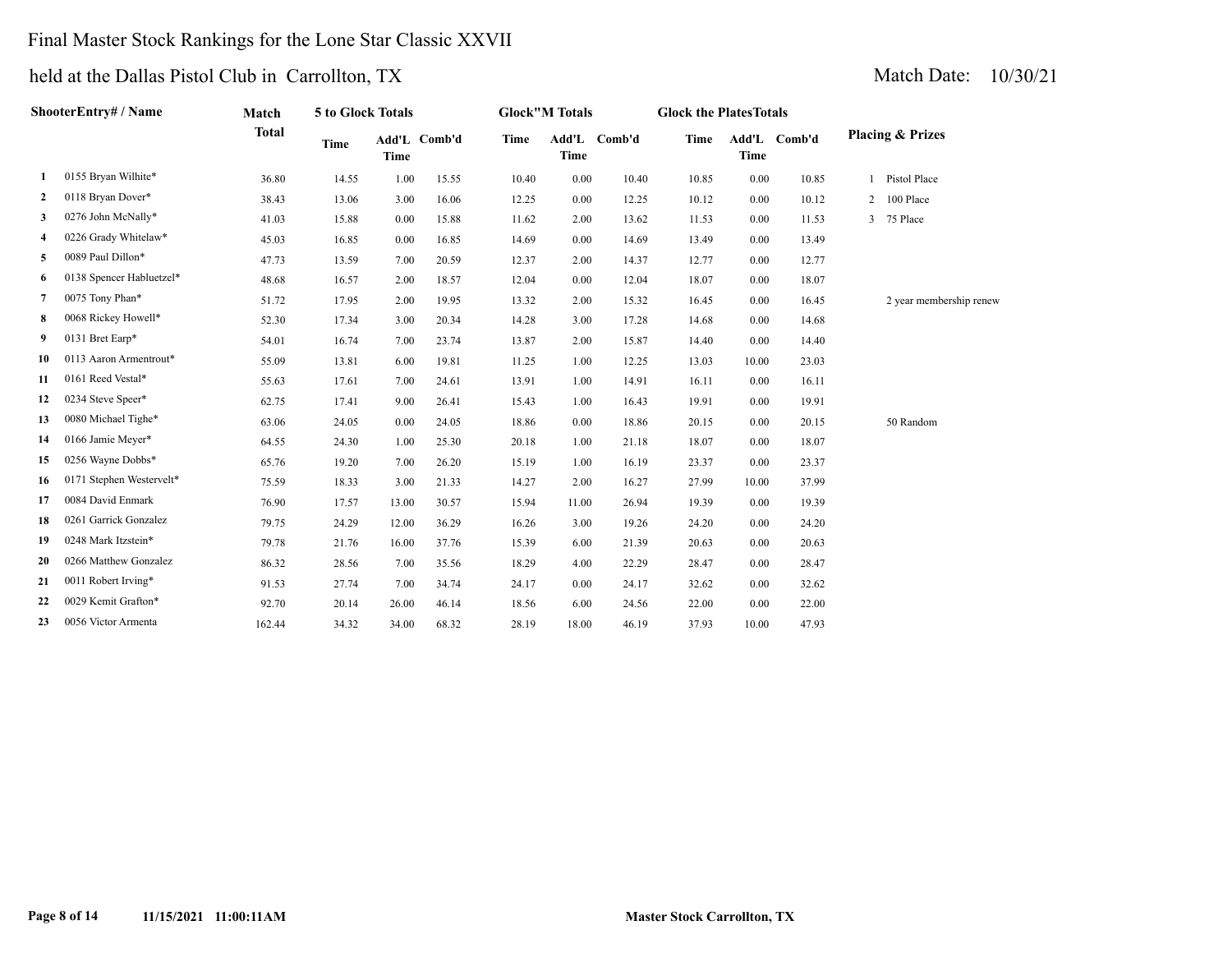## Final SubCompact Rankings for the Lone Star Classic XXVII

|              | ShooterEntry# / Name     | Match  | 5 to Glock Totals |       |              |       | <b>Glock"M Totals</b> |              | <b>Glock the PlatesTotals</b> |       |              |  |                             |  |  |
|--------------|--------------------------|--------|-------------------|-------|--------------|-------|-----------------------|--------------|-------------------------------|-------|--------------|--|-----------------------------|--|--|
|              |                          | Total  | Time              | Time  | Add'L Comb'd | Time  | Time                  | Add'L Comb'd | <b>Time</b>                   | Time  | Add'L Comb'd |  | <b>Placing &amp; Prizes</b> |  |  |
| 1            | 0115 Bryan Dover*        | 45.88  | 13.53             | 4.00  | 17.53        | 12.05 | 1.00                  | 13.05        | 15.30                         | 0.00  | 15.30        |  | 2 100 Place                 |  |  |
| $\mathbf{2}$ | 0151 Bryan Wilhite*      | 47.53  | 15.28             | 5.00  | 20.28        | 12.09 | 2.00                  | 14.09        | 13.16                         | 0.00  | 13.16        |  | 3 \$75.00 Place             |  |  |
| 3            | 0134 Spencer Habluetzel* | 49.00  | 17.66             | 1.00  | 18.66        | 13.21 | 2.00                  | 15.21        | 15.13                         | 0.00  | 15.13        |  | 1 Pistol Place              |  |  |
| 4            | 0289 Jonathan Foo*       | 51.94  | 18.36             | 2.00  | 20.36        | 14.30 | $0.00\,$              | 14.30        | 17.28                         | 0.00  | 17.28        |  |                             |  |  |
| 5            | 0128 Bret Earp*          | 52.41  | 17.43             | 3.00  | 20.43        | 13.93 | 1.00                  | 14.93        | 17.05                         | 0.00  | 17.05        |  |                             |  |  |
| 6            | 0071 Tony Phan*          | 52.91  | 19.09             | 2.00  | 21.09        | 13.98 | 2.00                  | 15.98        | 15.84                         | 0.00  | 15.84        |  |                             |  |  |
| 7            | 0064 Rickey Howell*      | 53.12  | 21.56             | 2.00  | 23.56        | 14.51 | 0.00                  | 14.51        | 15.05                         | 0.00  | 15.05        |  |                             |  |  |
| 8            | 0224 Grady Whitelaw*     | 54.73  | 17.90             | 3.00  | 20.90        | 13.66 | 4.00                  | 17.66        | 16.17                         | 0.00  | 16.17        |  |                             |  |  |
| 9            | 0085 Paul Dillon*        | 55.20  | 13.94             | 10.00 | 23.94        | 12.49 | 2.00                  | 14.49        | 16.77                         | 0.00  | 16.77        |  |                             |  |  |
| 10           | 0280 Tim Pashoian*       | 59.15  | 17.73             | 11.00 | 28.73        | 10.95 | 1.00                  | 11.95        | 18.47                         | 0.00  | 18.47        |  |                             |  |  |
| 11           | 0105 Greg Fancher        | 59.56  | 15.60             | 9.00  | 24.60        | 12.77 | 4.00                  | 16.77        | 18.19                         | 0.00  | 18.19        |  | 1 Pistol Place              |  |  |
| 12           | 0157 Reed Vestal*        | 61.49  | 16.96             | 5.00  | 21.96        | 17.67 | 1.00                  | 18.67        | 20.86                         | 0.00  | 20.86        |  |                             |  |  |
| 13           | 0167 Stephen Westervelt* | 67.87  | 21.27             | 7.00  | 28.27        | 16.49 | 4.00                  | 20.49        | 19.11                         | 0.00  | 19.11        |  |                             |  |  |
| 14           | 0283 James Green*        | 69.57  | 24.05             | 6.00  | 30.05        | 18.37 | 0.00                  | 18.37        | 21.15                         | 0.00  | 21.15        |  |                             |  |  |
| 15           | 0061 John Abshier*       | 76.23  | 26.36             | 0.00  | 26.36        | 23.38 | 0.00                  | 23.38        | 26.49                         | 0.00  | 26.49        |  |                             |  |  |
| 16           | 0025 Kemit Grafton*      | 76.94  | 19.87             | 15.00 | 34.87        | 19.19 | 0.00                  | 19.19        | 22.88                         | 0.00  | 22.88        |  |                             |  |  |
| 17           | 0201 Bryan Houck         | 77.70  | 24.17             | 7.00  | 31.17        | 21.93 | 1.00                  | 22.93        | 23.60                         | 0.00  | 23.60        |  | 2 75 Place                  |  |  |
| 18           | 0207 Joseph Osborne*     | 77.77  | 17.99             | 13.00 | 30.99        | 18.25 | 3.00                  | 21.25        | 25.53                         | 0.00  | 25.53        |  |                             |  |  |
| 19           | 0258 Garrick Gonzalez    | 82.77  | 23.42             | 10.00 | 33.42        | 17.01 | 12.00                 | 29.01        | 20.34                         | 0.00  | 20.34        |  | 3 \$50.00 Place             |  |  |
| 20           | 0007 Robert Irving*      | 84.48  | 27.73             | 6.00  | 33.73        | 22.02 | 0.00                  | 22.02        | 28.73                         | 0.00  | 28.73        |  | 50 Random                   |  |  |
| 21           | 0093 David Vinson        | 86.45  | 30.53             | 2.00  | 32.53        | 22.83 | 1.00                  | 23.83        | 30.09                         | 0.00  | 30.09        |  |                             |  |  |
| 22           | 0263 Matthew Gonzalez    | 86.58  | 25.26             | 14.00 | 39.26        | 17.20 | 5.00                  | 22.20        | 25.12                         | 0.00  | 25.12        |  |                             |  |  |
| 23           | 0077 Michael Tighe*      | 87.94  | 28.38             | 12.00 | 40.38        | 20.14 | 0.00                  | 20.14        | 27.42                         | 0.00  | 27.42        |  |                             |  |  |
| 24           | 0032 Don Long            | 92.45  | 25.40             | 14.00 | 39.40        | 20.80 | 2.00                  | 22.80        | 30.25                         | 0.00  | 30.25        |  |                             |  |  |
| 25           | 0023 Charles Fricks      | 97.77  | 25.48             | 17.00 | 42.48        | 21.38 | 4.00                  | 25.38        | 29.91                         | 0.00  | 29.91        |  |                             |  |  |
| 26           | 0144 Martha Grafton      | 98.78  | 36.85             | 7.00  | 43.85        | 29.92 | 0.00                  | 29.92        | 25.01                         | 0.00  | 25.01        |  |                             |  |  |
| 27           | 0268 Christopher Lamm    | 101.57 | 20.07             | 11.00 | 31.07        | 18.42 | 8.00                  | 26.42        | 34.08                         | 10.00 | 44.08        |  |                             |  |  |
| 28           | 0183 Dirk Robison        | 122.89 | 32.20             | 8.00  | 40.20        | 29.57 | 4.00                  | 33.57        | 39.12                         | 10.00 | 49.12        |  |                             |  |  |
| 29           | 0251 Edward Daude        | 127.52 | 25.02             | 24.00 | 49.02        | 22.63 | 4.00                  | 26.63        | 31.87                         | 20.00 | 51.87        |  |                             |  |  |
| 30           | 0047 Ronald Lindsey      | 130.92 | 31.34             | 23.00 | 54.34        | 28.80 | 1.00                  | 29.80        | 46.78                         | 0.00  | 46.78        |  |                             |  |  |
| 31           | 0230 John McLeod         | 150.23 | 41.51             | 2.00  | 43.51        | 28.91 | 5.00                  | 33.91        | 52.81                         | 20.00 | 72.81        |  |                             |  |  |
| 32           | 0221 Mario Arellano      | 169.63 | 31.87             | 35.00 | 66.87        | 21.85 | 5.00                  | 26.85        | 55.91                         | 20.00 | 75.91        |  |                             |  |  |
| 33           | 0236 Margaret Daily      | 205.67 | 45.63             | 26.00 | 71.63        | 36.72 | 16.00                 | 52.72        | 61.32                         | 20.00 | 81.32        |  |                             |  |  |
| 34           | 0058 David Cyburt        | 232.48 | 30.75             | 83.00 | 113.75       | 29.04 | 16.00                 | 45.04        | 63.69                         | 10.00 | 73.69        |  |                             |  |  |
| 35           | 0054 Victor Armenta      | 235.09 | 37.27             | 14.00 | 51.27        | 29.45 | 24.00                 | 53.45        | 50.37                         | 80.00 | 130.37       |  |                             |  |  |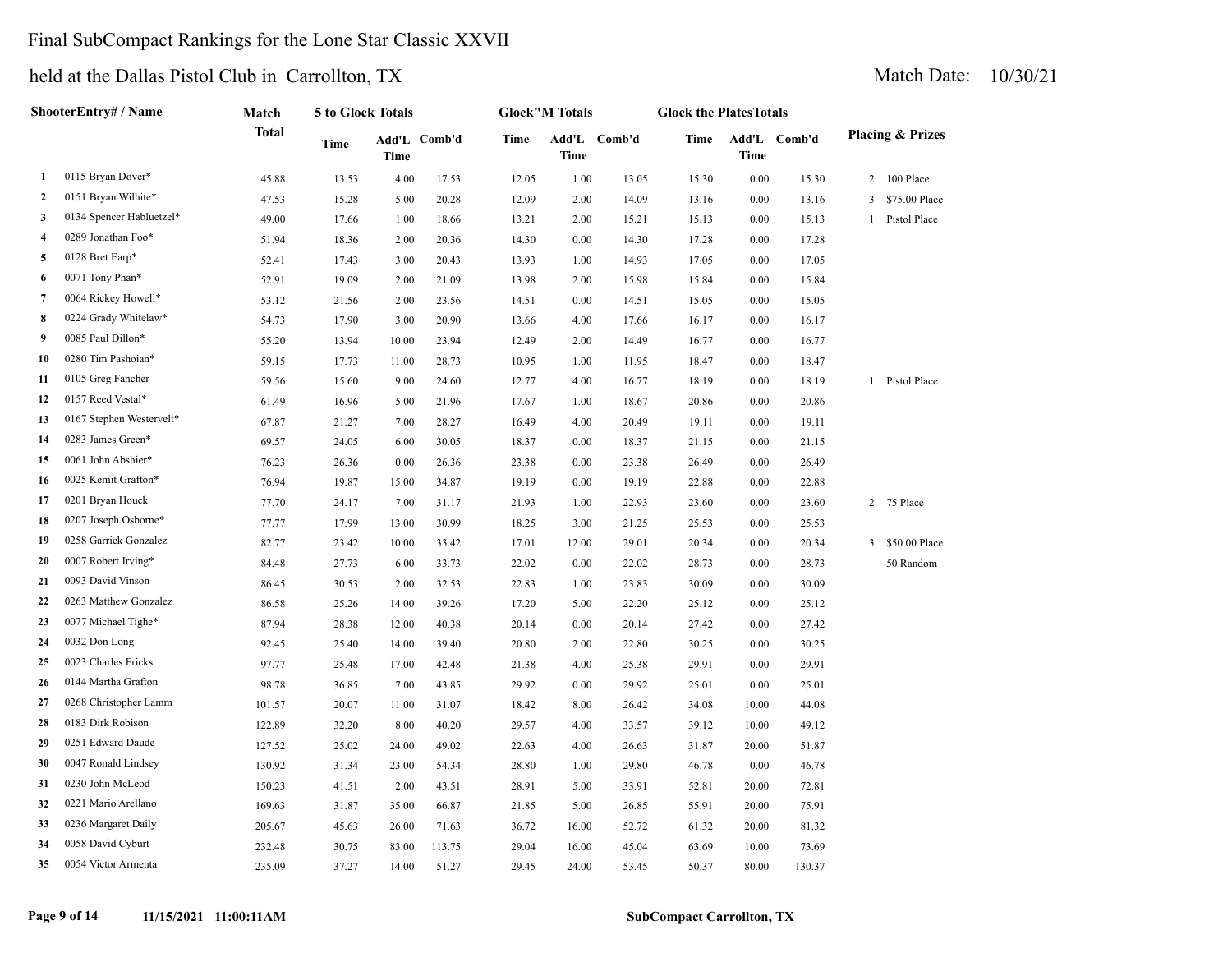| <b>ShooterEntry#/Name</b> |                       | Match  | 5 to Glock Totals |               | <b>Glock"M Totals</b> |       |               |         | <b>Glock the Plates Totals</b> |               |        |                             |
|---------------------------|-----------------------|--------|-------------------|---------------|-----------------------|-------|---------------|---------|--------------------------------|---------------|--------|-----------------------------|
|                           |                       | Total  | <b>Time</b>       | Add'L<br>Time | Comb'd                | Time  | Add'L<br>Time | Comb'd- | Time                           | Add'L<br>Time | Comb'd | <b>Placing &amp; Prizes</b> |
| 36                        | 0175 Melissa Del-Mage | 302.71 | 29.82             | 71.00         | 100.82                | 24.04 | 10.00         | 34.04   | 37.85                          | 130.00        | 167.85 |                             |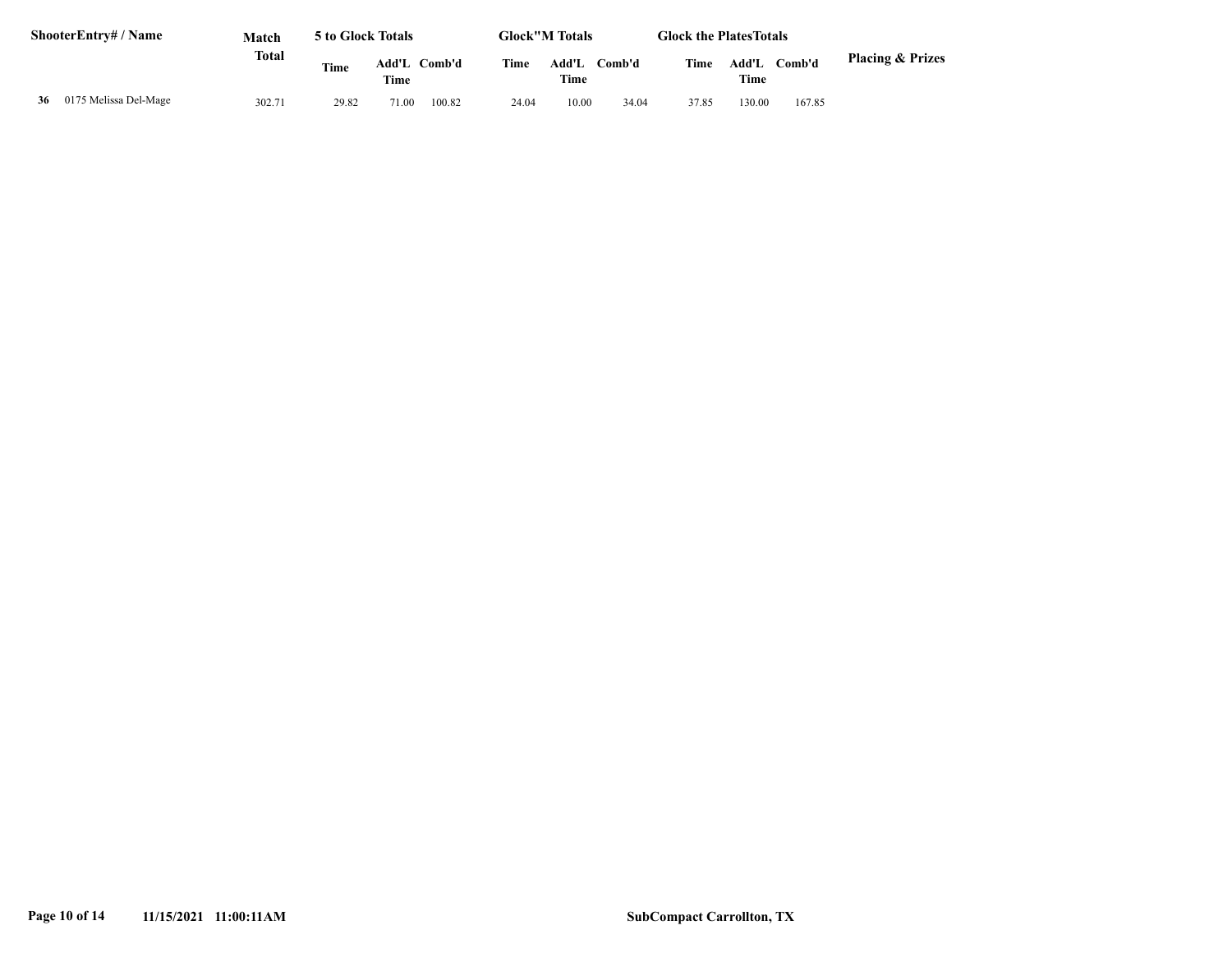## Final Unlimited Rankings for the Lone Star Classic XXVII

| ShooterEntry# / Name |                          | Match        |       | 5 to Glock Totals |              | <b>Glock"M Totals</b> |             | <b>Glock the PlatesTotals</b> |       |          |              |   |                             |
|----------------------|--------------------------|--------------|-------|-------------------|--------------|-----------------------|-------------|-------------------------------|-------|----------|--------------|---|-----------------------------|
|                      |                          | <b>Total</b> | Time  | Time              | Add'L Comb'd | <b>Time</b>           | <b>Time</b> | Add'L Comb'd                  | Time  | Time     | Add'L Comb'd |   | <b>Placing &amp; Prizes</b> |
| 1                    | 0117 Bryan Dover*        | 37.67        | 13.03 | 1.00              | 14.03        | 12.44                 | 0.00        | 12.44                         | 11.20 | 0.00     | 11.20        |   | 2 100 Place                 |
| 2                    | 0154 Bryan Wilhite*      | 41.75        | 14.17 | 5.00              | 19.17        | 9.56                  | 1.00        | 10.56                         | 12.02 | 0.00     | 12.02        |   |                             |
| 3                    | 0160 Reed Vestal*        | 41.89        | 15.99 | 1.00              | 16.99        | 13.23                 | 0.00        | 13.23                         | 11.67 | 0.00     | 11.67        |   | 1 Pistol Place              |
| 4                    | 0067 Rickey Howell*      | 44.18        | 17.29 | 1.00              | 18.29        | 14.04                 | 0.00        | 14.04                         | 11.85 | $0.00\,$ | 11.85        |   |                             |
| 5                    | 0225 Grady Whitelaw*     | 45.07        | 17.60 | 1.00              | 18.60        | 14.67                 | 0.00        | 14.67                         | 11.80 | 0.00     | 11.80        |   |                             |
| 6                    | 0088 Paul Dillon*        | 45.82        | 12.59 | 3.00              | 15.59        | 11.96                 | 3.00        | 14.96                         | 15.27 | 0.00     | 15.27        |   |                             |
| 7                    | 0074 Tony Phan*          | 47.12        | 16.30 | 1.00              | 17.30        | 13.65                 | 1.00        | 14.65                         | 15.17 | 0.00     | 15.17        |   | 50 Random                   |
| 8                    | 0137 Spencer Habluetzel* | 48.23        | 16.53 | 3.00              | 19.53        | 11.65                 | 3.00        | 14.65                         | 14.05 | 0.00     | 14.05        |   |                             |
| 9                    | 0043 Ryan Overly         | 48.45        | 16.71 | 0.00              | 16.71        | 14.67                 | 4.00        | 18.67                         | 13.07 | 0.00     | 13.07        |   | 1 Pistol Place              |
| 10                   | 0282 Tim Pashoian*       | 53.44        | 13.65 | 12.00             | 25.65        | 11.84                 | 3.00        | 14.84                         | 12.95 | 0.00     | 12.95        |   | 2 year membership renew     |
| 11                   | 0233 Steve Speer*        | 53.68        | 15.95 | 3.00              | 18.95        | 13.77                 | 4.00        | 17.77                         | 16.96 | 0.00     | 16.96        |   |                             |
| 12                   | 0187 Rommel Raneses V    | 54.21        | 19.41 | 2.00              | 21.41        | 13.76                 | 1.00        | 14.76                         | 18.04 | 0.00     | 18.04        | 2 | 100 Place                   |
| 13                   | 0279 Madeline Maggard    | 55.81        | 21.31 | 0.00              | 21.31        | 17.87                 | 0.00        | 17.87                         | 16.63 | 0.00     | 16.63        |   | 3 75 Place                  |
| 14                   | 0253 Edward Daude        | 56.23        | 20.64 | 5.00              | 25.64        | 17.55                 | 0.00        | 17.55                         | 13.04 | 0.00     | 13.04        |   |                             |
| 15                   | 0010 Robert Irving*      | 56.89        | 22.61 | 0.00              | 22.61        | 18.10                 | 1.00        | 19.10                         | 15.18 | 0.00     | 15.18        |   |                             |
| 16                   | 0079 Michael Tighe*      | 57.24        | 25.11 | 1.00              | 26.11        | 16.63                 | 1.00        | 17.63                         | 13.50 | 0.00     | 13.50        |   |                             |
| 17                   | 0122 Skyler Vinyard      | 58.57        | 23.30 | 0.00              | 23.30        | 18.58                 | 0.00        | 18.58                         | 16.69 | 0.00     | 16.69        |   |                             |
| 18                   | 0162 Tom Possenriede     | 59.50        | 19.42 | 3.00              | 22.42        | 14.08                 | 6.00        | 20.08                         | 17.00 | 0.00     | 17.00        |   |                             |
| 19                   | 0170 Stephen Westervelt* | 59.70        | 17.65 | 3.00              | 20.65        | 15.74                 | 3.00        | 18.74                         | 20.31 | 0.00     | 20.31        |   |                             |
| 20                   | 0265 Matthew Gonzalez    | 62.59        | 24.69 | 8.00              | 32.69        | 13.98                 | 1.00        | 14.98                         | 14.92 | 0.00     | 14.92        |   |                             |
| 21                   | 0180 Michael Reed        | 64.86        | 21.83 | 8.00              | 29.83        | 19.00                 | 0.00        | 19.00                         | 16.03 | 0.00     | 16.03        |   |                             |
| 22                   | 0260 Garrick Gonzalez    | 66.47        | 22.11 | 1.00              | 23.11        | 16.03                 | 4.00        | 20.03                         | 23.33 | 0.00     | 23.33        |   |                             |
| 23                   | 0194 Brannon Sickels     | 67.37        | 25.37 | 0.00              | 25.37        | 22.52                 | 0.00        | 22.52                         | 19.48 | $0.00\,$ | 19.48        |   |                             |
| 24                   | 0028 Kemit Grafton*      | 68.15        | 20.48 | 10.00             | 30.48        | 17.63                 | 1.00        | 18.63                         | 19.04 | 0.00     | 19.04        |   |                             |
| 25                   | 0108 Greg Fancher        | 74.64        | 15.68 | 26.00             | 41.68        | 11.94                 | 3.00        | 14.94                         | 18.02 | 0.00     | 18.02        |   |                             |
| 26                   | 0112 Aaron Armentrout*   | 75.46        | 12.67 | 25.00             | 37.67        | 11.53                 | 1.00        | 12.53                         | 15.26 | 10.00    | 25.26        |   |                             |
| 27                   | 0037 Phillip Henderson   | 77.97        | 28.17 | 0.00              | 28.17        | 23.69                 | 0.00        | 23.69                         | 26.11 | 0.00     | 26.11        |   |                             |
| 28                   | 0052 Troy Scoggins       | 78.92        | 28.75 | 9.00              | 37.75        | 17.31                 | 3.00        | 20.31                         | 20.86 | 0.00     | 20.86        |   |                             |
| 29                   | 0239 Jess Smith          | 79.54        | 24.46 | 9.00              | 33.46        | 19.17                 | 6.00        | 25.17                         | 20.91 | 0.00     | 20.91        |   |                             |
| 30                   | 0148 Adam Strader        | 81.96        | 28.04 | 1.00              | 29.04        | 25.53                 | 0.00        | 25.53                         | 27.39 | 0.00     | 27.39        |   |                             |
| 31                   | 0216 Charles Morris      | 84.19        | 28.90 | 8.00              | 36.90        | 21.03                 | 1.00        | 22.03                         | 25.26 | 0.00     | 25.26        |   |                             |
| 32                   | 0165 Jamie Meyer*        | 92.11        | 24.81 | 1.00              | 25.81        | 18.90                 | 5.00        | 23.90                         | 22.40 | 20.00    | 42.40        |   |                             |
| 33                   | 0190 David Leeman        | 93.03        | 32.78 | 3.00              | 35.78        | 27.85                 | 0.00        | 27.85                         | 29.40 | 0.00     | 29.40        |   |                             |
| 34                   | 0219 Kim Morris          | 99.09        | 31.85 | 9.00              | 40.85        | 22.59                 | 11.00       | 33.59                         | 24.65 | 0.00     | 24.65        |   |                             |
| 35                   | 0196 Scott Dawson        | 101.76       | 24.41 | 18.00             | 42.41        | 23.88                 | 4.00        | 27.88                         | 31.47 | 0.00     | 31.47        |   |                             |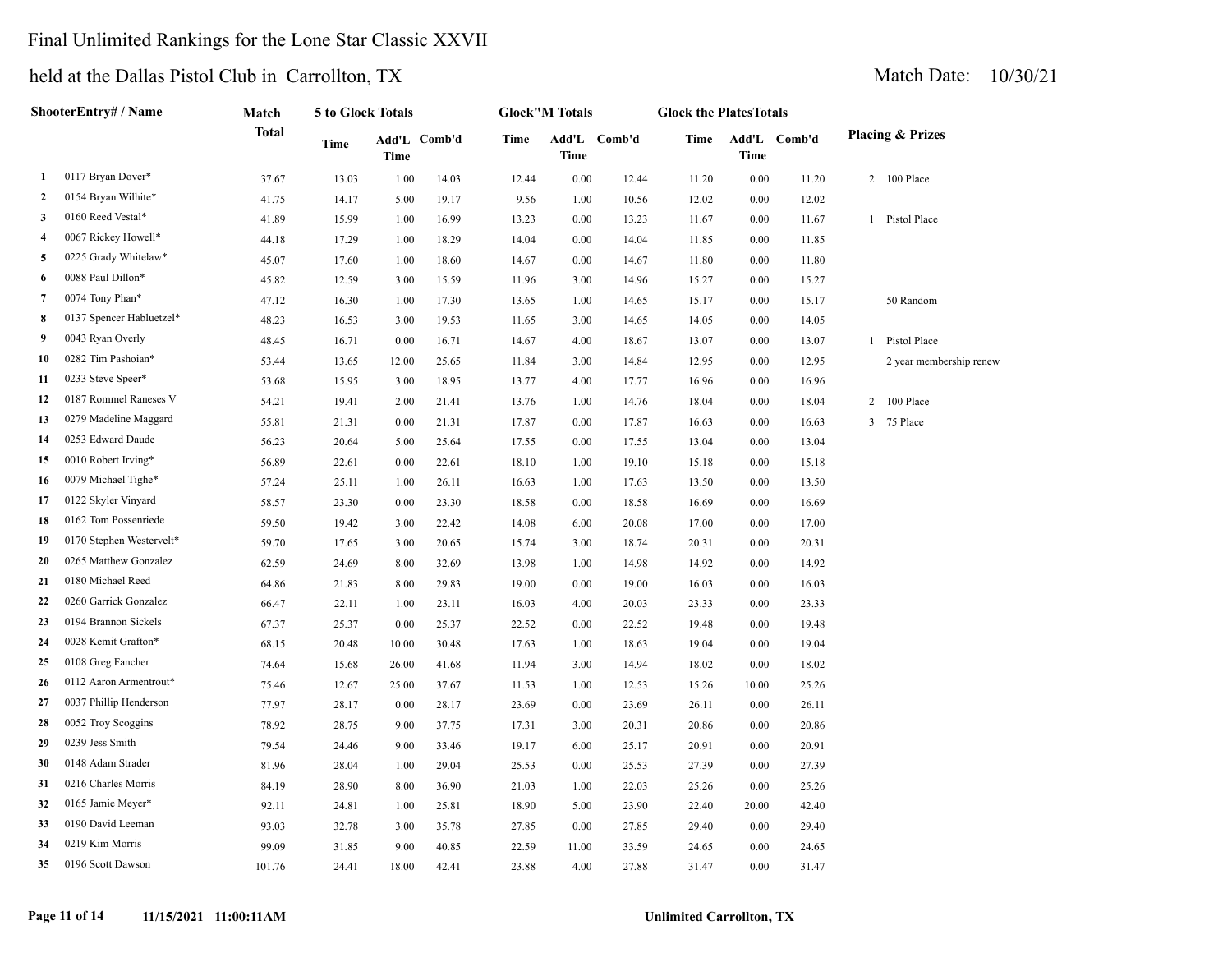| ShooterEntry# / Name |                     | Match        | 5 to Glock Totals |        |              |        | <b>Glock</b> "M Totals |        | <b>Glock the Plates Totals</b> |               |        |                             |
|----------------------|---------------------|--------------|-------------------|--------|--------------|--------|------------------------|--------|--------------------------------|---------------|--------|-----------------------------|
|                      |                     | <b>Total</b> | Time              | Time   | Add'L Comb'd | Time   | Add'L<br>Time          | Comb'd | Time                           | Add'L<br>Time | Comb'd | <b>Placing &amp; Prizes</b> |
| 36                   | 0004 Doug Caldwell  | 104.94       | 26.58             | 4.00   | 30.58        | 29.47  | 6.00                   | 35.47  | 38.89                          | 0.00          | 38.89  |                             |
| 37                   | 0098 Jerry Moyer Jr | 106.18       | 30.57             | 13.00  | 43.57        | 27.08  | 3.00                   | 30.08  | 32.53                          | 0.00          | 32.53  |                             |
| 38                   | 0040 John Lower     | 106.40       | 21.62             | 23.00  | 44.62        | 16.84  | 6.00                   | 22.84  | 28.94                          | 10.00         | 38.94  |                             |
| 39                   | 0126 Margaret York  | 111.37       | 36.08             | 6.00   | 42.08        | 29.97  | 2.00                   | 31.97  | 37.32                          | 0.00          | 37.32  |                             |
| 40                   | 0021 Darren Wells   | 124.20       | 32.20             | 29.00  | 61.20        | 26.79  | 3.00                   | 29.79  | 33.21                          | 0.00          | 33.21  |                             |
| 41                   | 0222 Lisa Ventura   | 168.00       | 40.82             | 11.00  | 51.82        | 33.63  | 3.00                   | 36.63  | 49.55                          | 30.00         | 79.55  | 50 Random                   |
| 42                   | 0020 Tori Bullock   | 170.26       | 31.41             | 51.00  | 82.41        | 33.88  | 11.00                  | 44.88  | 42.97                          | 0.00          | 42.97  |                             |
| 43                   | 0034 Mason Bullock  | 404.20       | 20.36             | 20.00  | 40.36        | 14.84  | 4.00                   | 18.84  | 215.00                         | 130.00        | 345.00 |                             |
| 44                   | 0003 Cody Yarbrough | 1,217.61     | 299.97            | 300.00 | 599.97       | 299.97 | 270.00                 | 569.97 | 37.67                          | 10.00         | 47.67  | 50 Random                   |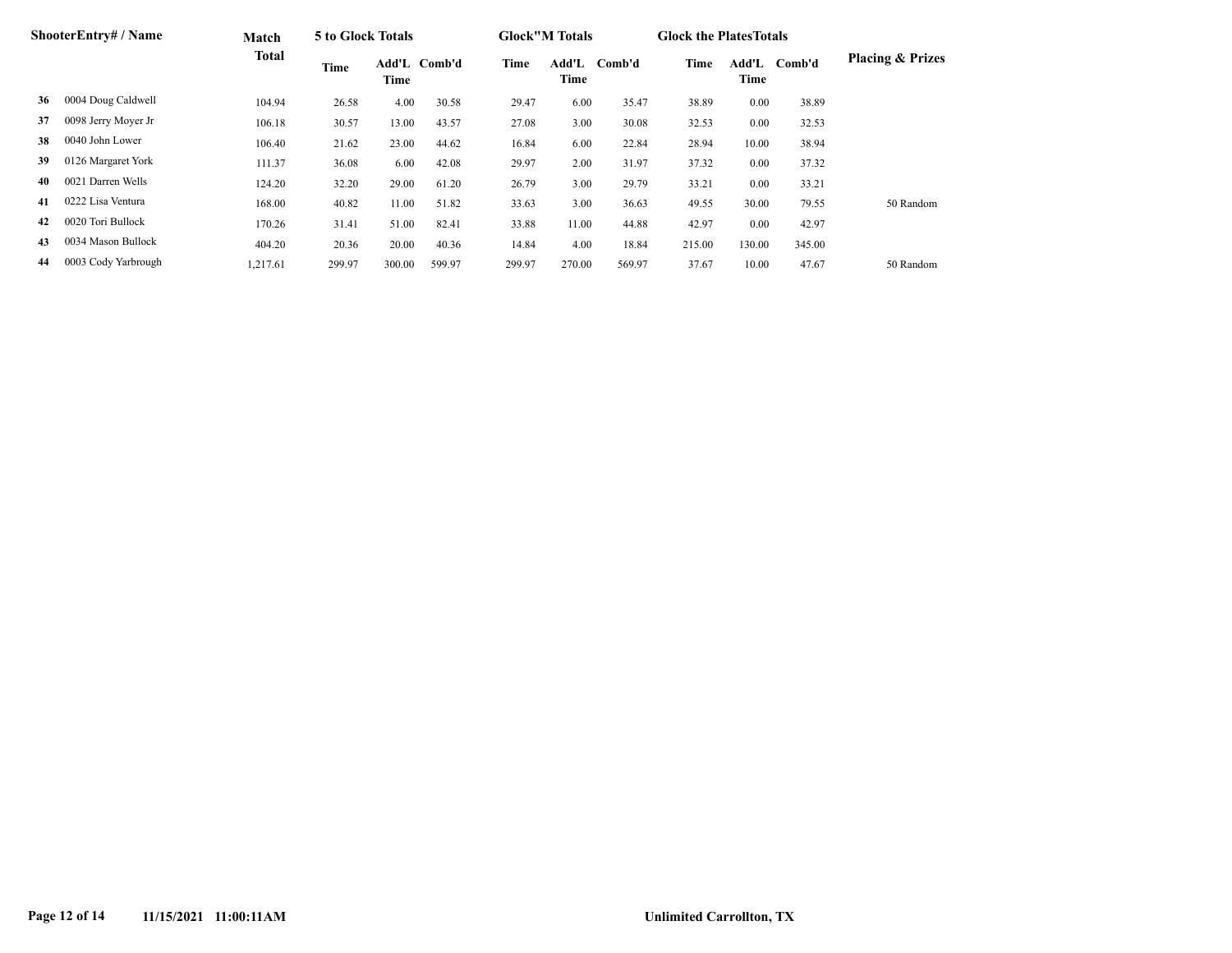#### **Final Team Rankings for the Lone Star Classic XXVII**

| Civilian            |              |                                      |                                                        |
|---------------------|--------------|--------------------------------------|--------------------------------------------------------|
| <b>Standing</b>     | <b>Score</b> | <b>Team Name</b>                     | <b>Team Members</b>                                    |
|                     | 204.10       | Lonestar Tres Amigos                 | Rommel Raneses V, Mike Sode, John Blateri              |
|                     | 368.36       | Team 405                             | Jerry Moyer Jr, Jess Smith, Martha Grafton             |
|                     | 372.53       | TWAW of NE Texas                     | Margaret York, Jennifer Min, Christine Sanders         |
| <b>Master Stock</b> |              |                                      |                                                        |
| <b>Standing</b>     | <b>Score</b> | <b>Team Name</b>                     | <b>Team Members</b>                                    |
|                     | 156.07       | Team No Clue                         | Rickey Howell*, Spencer Habluetzel*, Aaron Armentrout* |
|                     | 169.36       | GLOCK & Order - Special Hodgdon Unit | Robert Irving*, Bryan Wilhite*, John McNally*          |